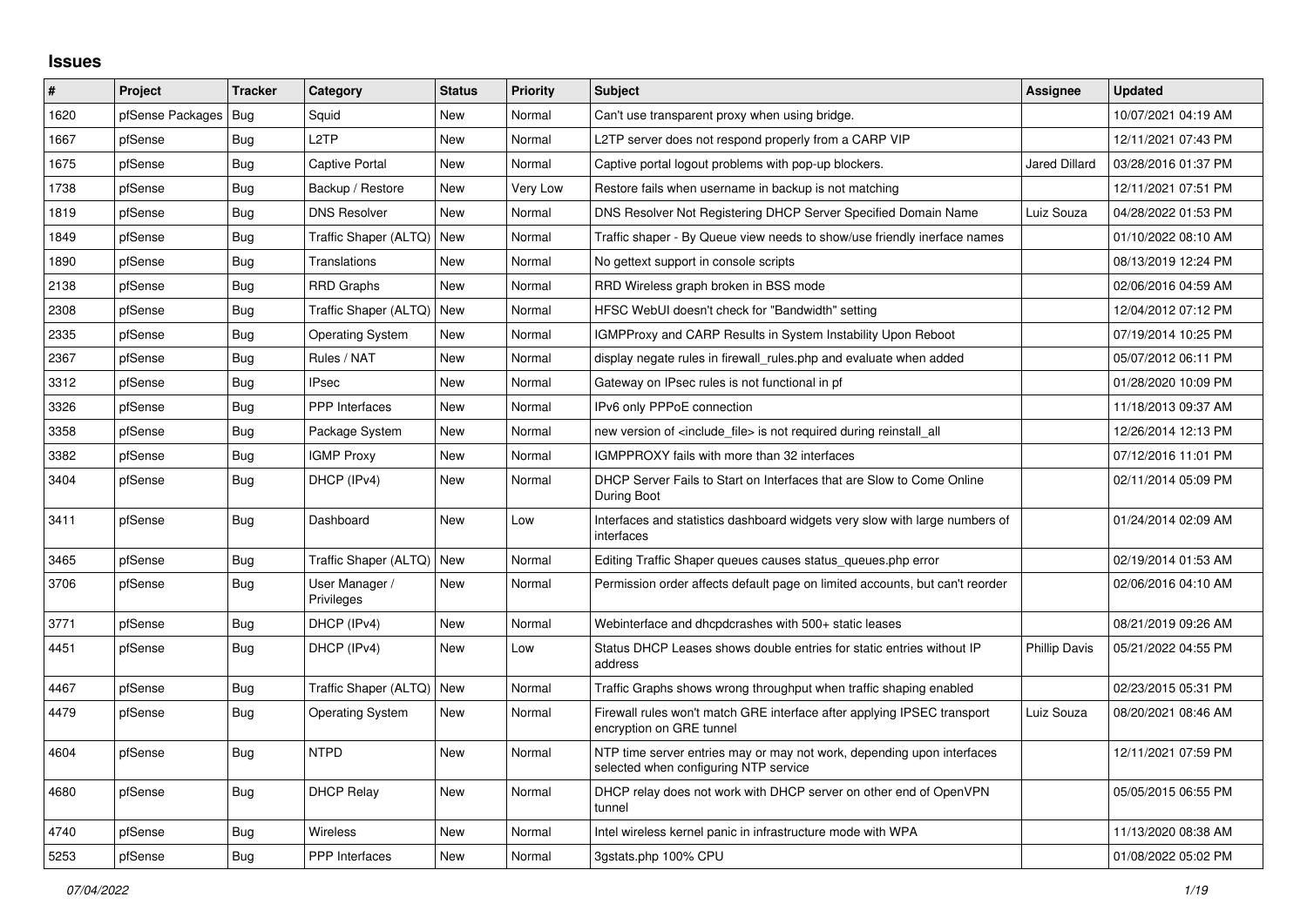| #    | Project          | <b>Tracker</b> | Category                                        | <b>Status</b> | <b>Priority</b> | <b>Subject</b>                                                                                                        | <b>Assignee</b>      | <b>Updated</b>      |
|------|------------------|----------------|-------------------------------------------------|---------------|-----------------|-----------------------------------------------------------------------------------------------------------------------|----------------------|---------------------|
| 5306 | pfSense          | Bug            | Package System                                  | New           | Normal          | textarea fields should have linebreaks sanitized automatically on save                                                |                      | 03/03/2017 04:15 AM |
| 5355 | pfSense          | Bug            | <b>IPsec</b>                                    | New           | High            | on Dynamic WAN IP (DHCP Client) it takes 10 minutes before Phase1<br>reconnects                                       |                      | 07/08/2016 10:29 PM |
| 5367 | pfSense          | Bug            | Web Interface                                   | <b>New</b>    | Normal          | Safari repeatedly tries to reload dashboard                                                                           | <b>Jared Dillard</b> | 08/22/2016 11:08 AM |
| 5629 | pfSense          | Bug            | <b>IPsec</b>                                    | <b>New</b>    | Normal          | Allow for IPsec configuration using certs without a CA                                                                |                      | 12/31/2021 05:21 PM |
| 5652 | pfSense          | Bug            | Authentication                                  | New           | Normal          | Radius IETF Class Group Assignment - Incorrect Standard                                                               |                      | 08/13/2019 01:39 PM |
| 5751 | pfSense Packages | Bug            | squidguard                                      | New           | Normal          | SquidGuard target categories not saved when long "Domain List" is provided                                            |                      | 01/10/2016 08:55 AM |
| 5786 | pfSense          | Bug            | Web Interface                                   | New           | Normal          | Check WebConfigurator port for conflicts                                                                              |                      | 04/21/2022 12:39 PM |
| 5849 | pfSense          | Bug            | CARP                                            | New           | Normal          | Routing fail on CARP IPsec                                                                                            |                      | 12/18/2021 04:41 PM |
| 6023 | pfSense Packages | <b>Bug</b>     | Suricata                                        | New           | Low             | Traffic Shaper (pfsense 2.3) Suricata V3.0 Inline Mode Operation                                                      | Luiz Souza           | 04/15/2016 05:59 AM |
| 6026 | pfSense          | Bug            | Rules / NAT                                     | New           | Low             | webinterface, firewall rules, wrapping of columns or visible<br>(horizontal)scrollbar needed when contents doesnt fit | <b>Jared Dillard</b> | 08/20/2019 03:40 PM |
| 6029 | pfSense          | <b>Bug</b>     | XML Parser                                      | New           | Normal          | Unhelpful error messages in xmlparse*.inc and generally                                                               |                      | 08/13/2019 12:52 PM |
| 6051 | pfSense          | Bug            | DHCP (IPv6)                                     | New           | Normal          | DHCPv6 Client Failure for additional WAN Address causes<br>2-seconds-service-restart-loop                             |                      | 12/03/2020 01:08 AM |
| 6083 | pfSense Packages | Bug            | Squid                                           | New           | Normal          | Sugid Realtime Monitor / Squid Cache Table not diplaying correctly                                                    |                      | 12/06/2016 07:25 AM |
| 6186 | pfSense          | Bug            | <b>Services</b>                                 | <b>New</b>    | Normal          | race conditions in service startup                                                                                    |                      | 04/21/2022 12:39 PM |
| 6289 | pfSense          | Bug            | Interfaces                                      | New           | Normal          | IPv6 address not given to track6 interfaces on create                                                                 |                      | 12/30/2021 04:17 AM |
| 6295 | pfSense          | <b>Bug</b>     | <b>Traffic Shaper</b><br>(Limiters)             | <b>New</b>    | Normal          | Crash upon applying CODELQ to untagged parent interface when also<br>applied to daughter VLAN                         | Luiz Souza           | 08/20/2019 02:44 PM |
| 6321 | pfSense          | <b>Bug</b>     | L2TP                                            | <b>New</b>    | Normal          | Problem with connecting I2tp over ipsec from android and windows                                                      |                      | 11/13/2020 11:01 AM |
| 6361 | pfSense          | Bug            | Web Interface                                   | New           | Low             | Responsive Mobile Menu issue                                                                                          |                      | 05/16/2016 12:09 PM |
| 6386 | pfSense          | <b>Bug</b>     | <b>IPv6 Router</b><br>Advertisements<br>(RADVD) | <b>New</b>    | Low             | Switching Router Advertisements to disabled should broadcast IP Removal<br>messages                                   |                      | 05/22/2016 10:44 PM |
| 6398 | pfSense          | <b>Bug</b>     | Configuration<br>Backend                        | New           | Normal          | If config cannot be loaded due to corruption or bug, it isn't handled gracefully<br>(just stops)                      |                      | 08/13/2019 01:23 PM |
| 6471 | pfSense Packages | <b>Bug</b>     | squidguard                                      | New           | Normal          | pfsense 2.3.1 squidguard -> common ACL -> Target Rules List missing                                                   |                      | 06/08/2016 06:22 PM |
| 6481 | pfSense          | Bug            | <b>IPsec</b>                                    | New           | Normal          | loading EAP RADIUS method failed                                                                                      |                      | 03/24/2020 04:25 PM |
| 6521 | pfSense Packages | Bug            | squidguard                                      | New           | Normal          | pfsense 2.3.1 squidguard -> Groups ACL -> Target Rules List missing                                                   |                      | 06/25/2016 10:49 PM |
| 6541 | pfSense          | Bug            | <b>IPv6 Router</b><br>Advertisements<br>(RADVD) | <b>New</b>    | Normal          | IPv6 RAs always include on-link prefix; clients may not use DHCPv6<br>managed addresses                               |                      | 08/13/2019 03:23 PM |
| 6627 | pfSense          | Bug            | Rules / NAT                                     | New           | Normal          | floating tab match rules ignore quick action so should be removed                                                     |                      | 07/18/2016 02:15 PM |
| 6691 | pfSense          | Bug            | DHCP (IPv6)                                     | New           | Normal          | dhcp6c quits after only two tries if no response was received                                                         |                      | 12/07/2020 04:25 PM |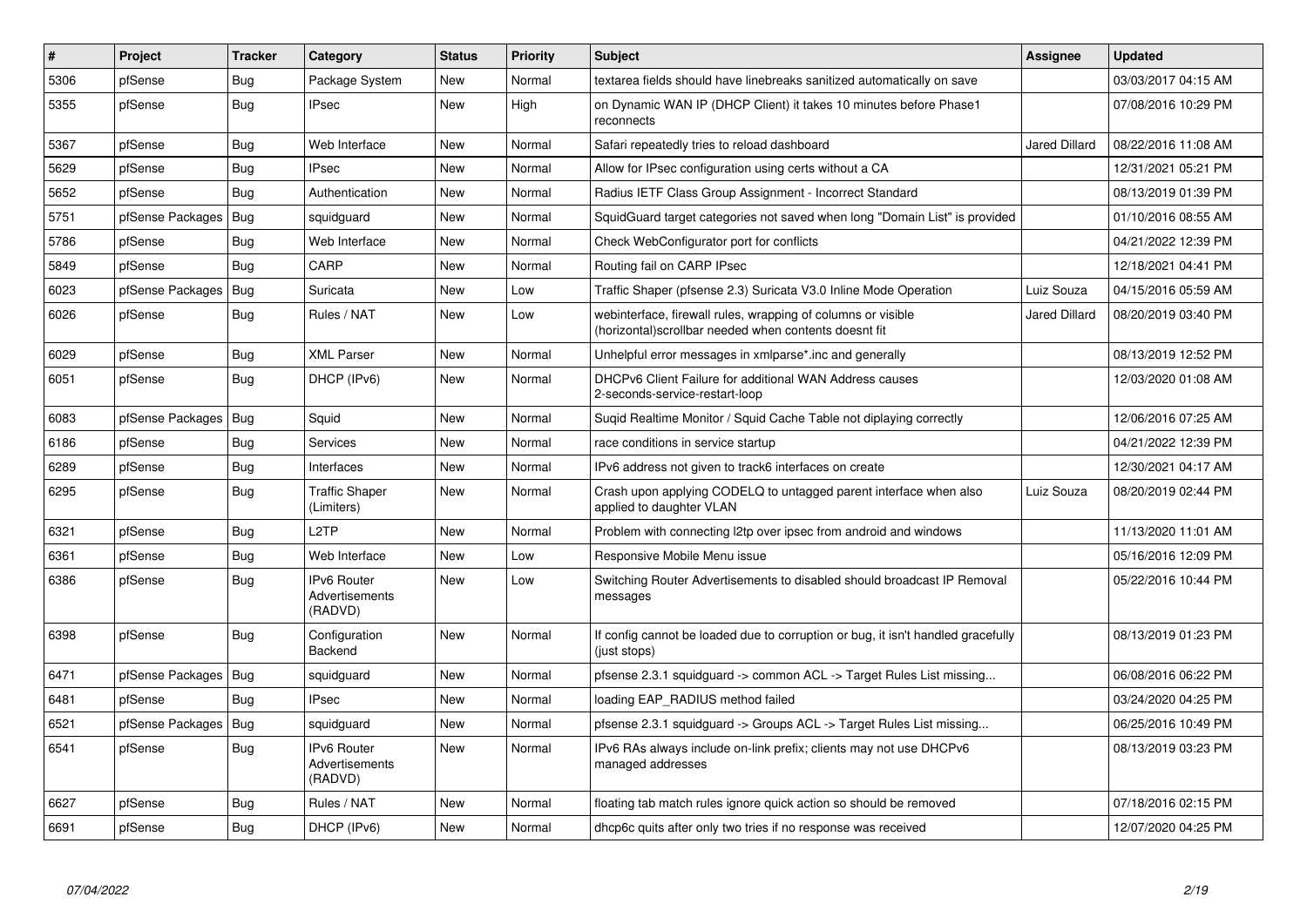| $\vert$ # | Project          | <b>Tracker</b> | Category                                 | <b>Status</b> | <b>Priority</b> | <b>Subject</b>                                                                                                                                      | <b>Assignee</b>      | <b>Updated</b>      |
|-----------|------------------|----------------|------------------------------------------|---------------|-----------------|-----------------------------------------------------------------------------------------------------------------------------------------------------|----------------------|---------------------|
| 6696      | pfSense          | Bug            | Traffic Shaper (ALTQ)   New              |               | Low             | Add configure link to Status > Queues error message if traffic shaping not<br>configured                                                            | Jared Dillard        | 08/21/2019 08:55 AM |
| 6784      | pfSense Packages | Bug            | haproxy                                  | New           | Normal          | HAProxy version .48 will not use URL Table Alias for front end listener                                                                             |                      | 02/18/2019 05:32 PM |
| 6799      | pfSense          | Bug            | Rules / NAT                              | New           | Normal          | Using NOT (!) with interface subnet macros results unexpected traffic<br>passing when multiple subnets are included in the macro (i.e. VIP subnets) |                      | 02/07/2022 02:18 PM |
| 6803      | pfSense          | Bug            | Web Interface                            | New           | Normal          | CSRF timeout occurs when it (probably) shouldn't                                                                                                    |                      | 11/03/2016 09:43 PM |
| 6823      | pfSense          | Bug            | Interfaces                               | New           | Normal          | No connectivity after changing link state to UP                                                                                                     |                      | 04/21/2022 12:39 PM |
| 6861      | pfSense Packages | Bug            | haproxy                                  | New           | Normal          | Ha-Proxy duplicated backend used in place of original backend                                                                                       |                      | 02/18/2019 05:30 PM |
| 6873      | pfSense          | Bug            | DHCP (IPv6)                              | New           | Low             | radvd - Too many addresses in RDNSS section when previously using<br>DHCP <sub>v6</sub>                                                             | Dominic<br>McKeown   | 06/06/2018 10:45 AM |
| 6926      | pfSense          | Bug            | UPnP/NAT-PMP                             | New           | Normal          | Miniupnp advertising expired IPv6 address                                                                                                           |                      | 01/15/2022 08:29 PM |
| 6977      | pfSense          | <b>Bug</b>     | Interfaces                               | New           | Normal          | VLAN traffic is erroneously counted as underlying iface (untagged) traffic                                                                          |                      | 08/13/2019 02:56 PM |
| 6988      | pfSense Packages | Bug            | Snort                                    | New           | High            | SNORT Package PHP memory error                                                                                                                      |                      | 06/28/2018 10:00 PM |
| 6993      | pfSense          | <b>Bug</b>     | OpenVPN                                  | New           | Normal          | OpenVPN status error during CARP state transition                                                                                                   | James Webb           | 12/31/2021 05:44 PM |
| 7040      | pfSense          | Bug            | Interfaces                               | New           | Normal          | Issue when disabling an interface                                                                                                                   |                      | 12/26/2016 02:56 AM |
| 7082      | pfSense          | <b>Bug</b>     | Package System                           | New           | Normal          | pkg edit.php - impossible to use default value with rowhelperfield                                                                                  |                      | 08/21/2019 09:15 AM |
| 7113      | pfSense          | Bug            | Dashboard                                | New           | Normal          | Interface name in Traffic Graphs                                                                                                                    |                      | 12/31/2021 05:40 PM |
| 7152      | pfSense          | Bug            | <b>DNS Resolver</b>                      | New           | Normal          | Unbound / DNS Resolver issue if "Register DHCP static mappings in the<br>DNS Resolver" set before wildcard DNS custom options                       |                      | 12/18/2021 04:59 PM |
| 7172      | pfSense          | Bug            | DHCP (IPv4)                              | New           | Normal          | Sorting by hostname in Services > DHCP Server > LAN should be "natural"<br>(alphanumeric friendly)                                                  |                      | 08/20/2019 03:47 PM |
| 7195      | pfSense          | Bug            | Package System                           | <b>New</b>    | Normal          | pkg_edit.php - <checkenablefields> tag has no effect on fields other than<br/>checkbox/input</checkenablefields>                                    |                      | 08/21/2019 09:15 AM |
| 7235      | pfSense          | Bug            | <b>IPsec</b>                             | New           | Normal          | 4860 has not got significant IPsec performance rising with enabled HW<br>acceleration                                                               | Luiz Souza           | 12/18/2021 04:32 PM |
| 7238      | pfSense          | Bug            | Web Interface                            | New           | Normal          | Menu layout broken when using "Hostname in Menu" with long hostnames                                                                                |                      | 02/21/2017 07:01 AM |
| 7267      | pfSense Packages | Bug            | <b>Status Traffic Totals</b>             | New           | Normal          | Status Traffic Totals - Stacked Bar - Scale not high enough                                                                                         | <b>Jared Dillard</b> | 11/18/2020 07:38 AM |
| 7289      | pfSense          | <b>Bug</b>     | Certificates                             | New           | Low             | Generating 4096bit Certificate                                                                                                                      |                      | 08/14/2019 09:56 AM |
| 7303      | pfSense          | <b>Bug</b>     | IPv6 Router<br>Advertisements<br>(RADVD) | New           | Normal          | ipv6 connectivity lost on pfSense reboot                                                                                                            |                      | 08/20/2019 12:23 PM |
| 7314      | pfSense          | Bug            | <b>RRD Graphs</b>                        | New           | Low             | Discrepancy in ntp monitoring view                                                                                                                  |                      | 02/24/2017 08:37 PM |
| 7329      | pfSense          | <b>Bug</b>     | <b>DNS Forwarder</b>                     | <b>New</b>    | Low             | DHCP Not Updating DNS                                                                                                                               |                      | 01/21/2022 09:16 PM |
| 7352      | pfSense          | <b>Bug</b>     | Routing                                  | New           | Normal          | pfSense IPv6 static route is dumped after a WAN flap                                                                                                |                      | 01/20/2022 09:35 AM |
| 7373      | pfSense          | Bug            | Rules / NAT                              | New           | Normal          | Firewall schedules GUI needs to be redone from scratch                                                                                              |                      | 08/21/2019 08:56 AM |
| 7387      | pfSense          | Bug            | Dashboard                                | New           | Low             | New Traffic Graph in dashboard resets inverted view to normal view                                                                                  | Jared Dillard        | 12/11/2021 08:14 PM |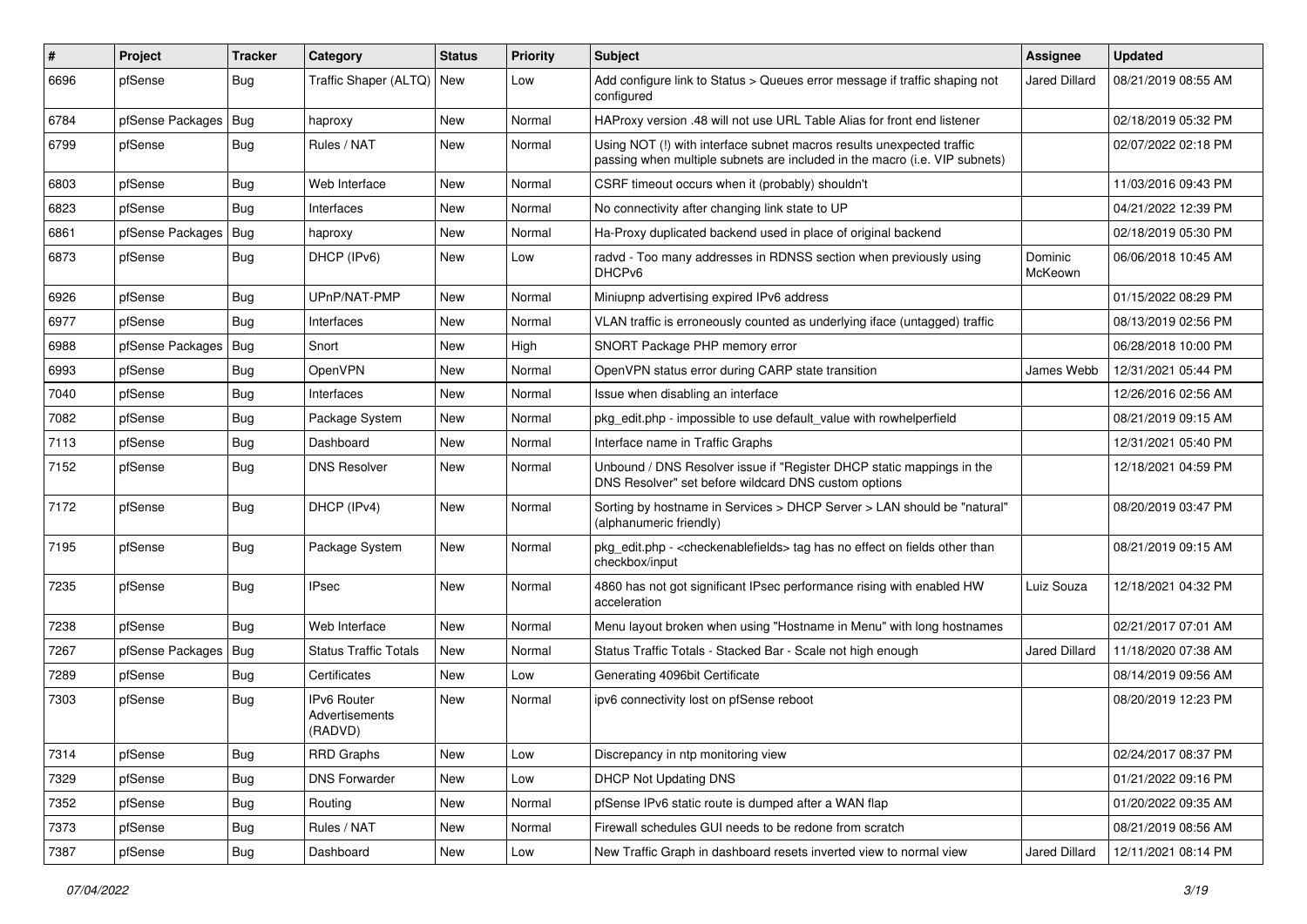| $\vert$ # | Project                | <b>Tracker</b> | Category                                 | <b>Status</b> | <b>Priority</b> | <b>Subject</b>                                                                                                                    | Assignee | <b>Updated</b>      |
|-----------|------------------------|----------------|------------------------------------------|---------------|-----------------|-----------------------------------------------------------------------------------------------------------------------------------|----------|---------------------|
| 7388      | pfSense Packages   Bug |                | Suricata                                 | New           | High            | Suricata does not property recognize MTU for PPPOE interfaces                                                                     |          | 03/15/2017 05:17 AM |
| 7402      | pfSense                | Bug            | Web Interface                            | New           | Normal          | Inconsistent use of htmlentities validation checks                                                                                |          | 03/21/2017 08:58 AM |
| 7403      | pfSense Packages   Bug |                | FreeRADIUS                               | New           | Normal          | Captive Portal + freeradius2 + MySQL problems with German Umlaut                                                                  |          | 03/17/2017 09:12 AM |
| 7420      | pfSense                | Bug            | <b>IPsec</b>                             | New           | Normal          | ipsec status freezing                                                                                                             |          | 02/13/2020 09:09 AM |
| 7430      | pfSense                | Bug            | Interfaces                               | New           | Normal          | pfsense-utils.inc - where is ipaddr configured() should account for loopback<br>interface                                         |          | 08/13/2019 03:48 PM |
| 7453      | pfSense Packages   Bug |                | <b>ACME</b>                              | New           | Normal          | DNS-ovh need to save or display consumer key                                                                                      |          | 04/06/2017 10:54 AM |
| 7462      | pfSense Packages       | Bug            | haproxy                                  | New           | Normal          | HAproxy not rebinding properly after WAN DHCP IP change                                                                           |          | 01/11/2018 09:15 AM |
| 7476      | pfSense                | Bug            | Logging                                  | New           | Normal          | Dirty buffer used to build log messages?                                                                                          |          | 04/17/2017 09:51 PM |
| 7551      | pfSense                | <b>Bug</b>     | Rules / NAT                              | New           | Normal          | Dynamic IPsec endpoints not added to rule set after WAN down/up                                                                   |          | 05/16/2017 02:26 PM |
| 7589      | pfSense                | Bug            | Diagnostics                              | New           | Normal          | diag edit.php old print info box                                                                                                  |          | 05/20/2017 05:02 PM |
| 7590      | pfSense                | Bug            | <b>Diagnostics</b>                       | New           | Normal          | diag_edit do not save when nothing to sae (in directory browse view)                                                              |          | 05/20/2017 05:04 PM |
| 7648      | pfSense                | Bug            | CARP                                     | <b>New</b>    | Very Low        | SPAN ports on an interface renders CARP HA inoperative                                                                            |          | 06/14/2017 09:19 PM |
| 7665      | pfSense                | Bug            | Aliases / Tables                         | New           | Normal          | Host range validation for Aliases is not strict enough                                                                            |          | 08/21/2019 11:01 AM |
| 7730      | pfSense                | Bug            | Interfaces                               | New           | High            | 2.3.4_1 greX: loop detected when hit save on filter rules or interfaces                                                           |          | 07/27/2017 08:16 AM |
| 7734      | pfSense                | Bug            | DHCP (IPv6)                              | New           | Normal          | Using opton ia pd0 does not renew prefix and prefix get dropped                                                                   |          | 07/31/2017 03:46 AM |
| 7737      | pfSense                | <b>Bug</b>     | IPv6 Router<br>Advertisements<br>(RADVD) | New           | Normal          | radvd error message                                                                                                               |          | 08/13/2019 09:41 AM |
| 7757      | pfSense                | Bug            | Backup / Restore                         | <b>New</b>    | Normal          | Auto Config Backup fails to upload unless Default Gateway is up                                                                   |          | 08/16/2019 12:47 PM |
| 7779      | pfSense                | Bug            | OpenVPN                                  | <b>New</b>    | Normal          | Traffic crossing a site-to-site OpenVPN tunnel fails to fragment.                                                                 |          | 06/02/2021 08:26 AM |
| 7788      | pfSense                | Bug            | Dashboard                                | New           | Low             | Irregular updating of widgets like cpu/uptime on system widget.                                                                   |          | 08/21/2019 09:03 AM |
| 7821      | pfSense                | Bug            | DHCP (IPv6)                              | New           | Normal          | GIF does not support broadcast                                                                                                    |          | 08/29/2017 10:50 AM |
| 7848      | pfSense                | Bug            | <b>Diagnostics</b>                       | New           | Low             | NDP Table Sort by Expiration Error                                                                                                |          | 08/26/2019 02:56 PM |
| 7857      | pfSense                | Bug            | Dashboard                                | New           | Very Low        | Interfaces Widget U/I fails to wrap IPV6 addresses when the string is too<br>wide for the widget                                  |          | 08/13/2019 09:15 AM |
| 7863      | pfSense                | Bug            | User Manager /<br>Privileges             | New           | Normal          | The "WebCfg - All pages" permission inclueds the "User - System: Shell<br>account access" even though that is not a WebCofg page. |          | 09/16/2017 05:13 AM |
| 7899      | pfSense                | <b>Bug</b>     | Traffic Shaper (ALTQ)                    | New           | Normal          | a floating 'match' rule on LAN does not put traffic from a broswer on a<br>clientpc into a shaper queue                           |          | 09/28/2017 09:16 AM |
| 7943      | pfSense                | <b>Bug</b>     | Web Interface                            | New           | Normal          | CSS Overflow Fix for Drop Down Menus in webConfigurator                                                                           |          | 11/21/2020 02:54 PM |
| 7964      | pfSense                | <b>Bug</b>     | Multi-WAN                                | New           | Normal          | Restart openvpn on gateway switching                                                                                              |          | 08/19/2019 12:35 PM |
| 7977      | pfSense                | <b>Bug</b>     | Translations                             | New           | Normal          | English text shown in stead of translated text (Routing - Gateway groups -<br>edit)                                               |          | 08/21/2019 11:28 AM |
| 7986      | pfSense                | <b>Bug</b>     | Wireless                                 | New           | Normal          | WLAN card no longer properly initialized under 2.4.0                                                                              |          | 06/19/2020 08:08 AM |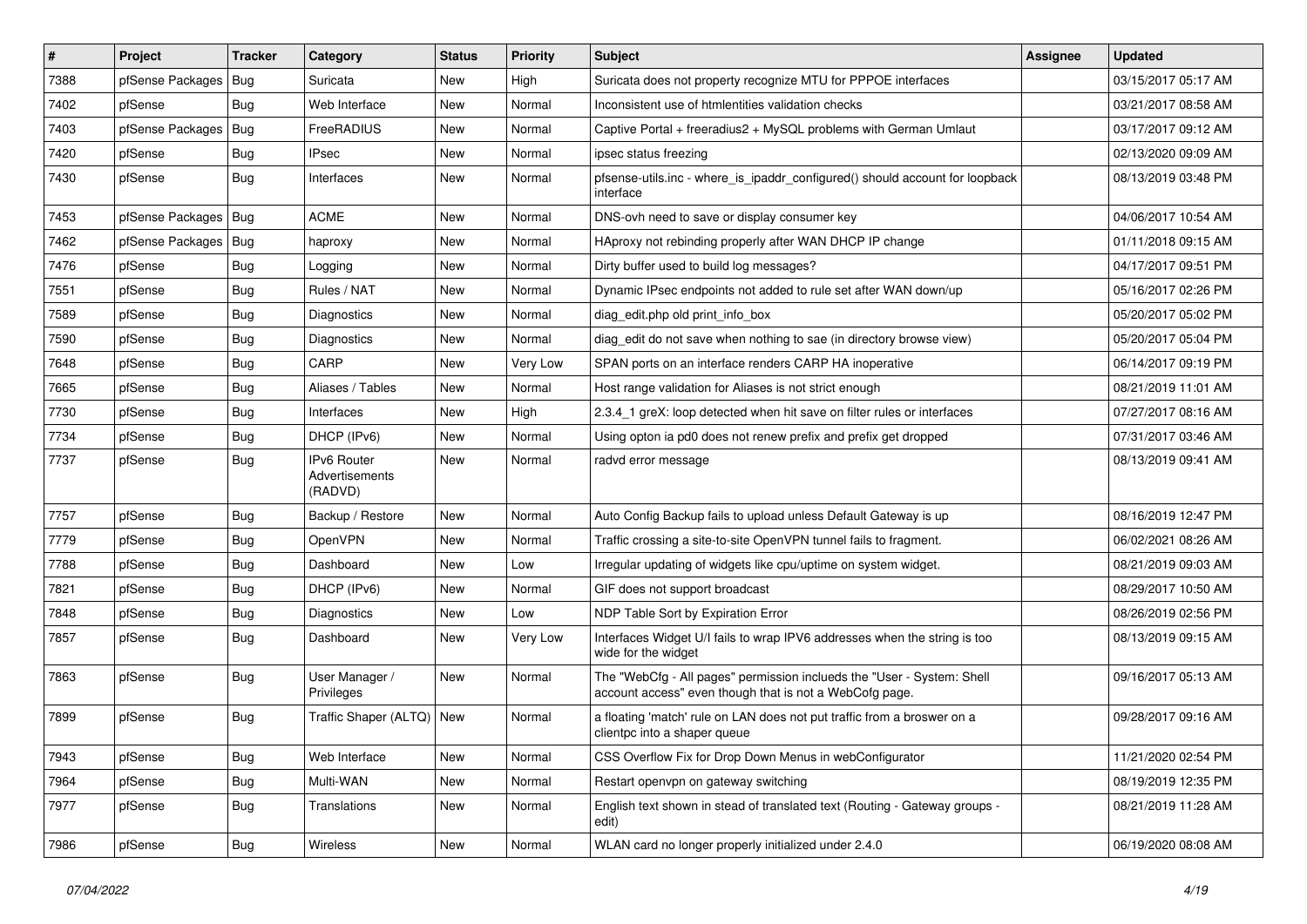| $\vert$ # | Project          | <b>Tracker</b> | Category                            | <b>Status</b> | <b>Priority</b> | <b>Subject</b>                                                                                                                                                                | <b>Assignee</b> | <b>Updated</b>      |
|-----------|------------------|----------------|-------------------------------------|---------------|-----------------|-------------------------------------------------------------------------------------------------------------------------------------------------------------------------------|-----------------|---------------------|
| 8004      | pfSense          | Bug            | <b>NAT Reflection</b>               | New           | Normal          | Error notice for a deleted NAT that had a RULE or an existing NAT which is<br>claimed to have no NAT port                                                                     |                 | 10/24/2017 06:39 PM |
| 8013      | pfSense          | <b>Bug</b>     | <b>IPsec</b>                        | New           | Normal          | IPsec MSS clamping value shared for IPv4 and IPv6                                                                                                                             | Luiz Souza      | 10/28/2021 01:37 PM |
| 8050      | pfSense          | Bug            | Interfaces                          | New           | High            | Enabling bridge while interfaces have link freezes console                                                                                                                    |                 | 11/03/2017 04:38 PM |
| 8066      | pfSense          | <b>Bug</b>     | Routing                             | New           | Normal          | Static routes not applied when they go out a interface using carp                                                                                                             |                 | 11/08/2017 02:04 AM |
| 8072      | pfSense          | <b>Bug</b>     | <b>Traffic Shaper</b><br>(Limiters) | New           | Normal          | Limiter / Queue mask issues?                                                                                                                                                  | Ivor Kreso      | 11/08/2017 07:56 PM |
| 8073      | pfSense          | Bug            | <b>IPsec</b>                        | New           | Normal          | Traffic inexplicably not going through IPSEC despite (in theory) matching<br><b>SPs</b>                                                                                       |                 | 11/09/2017 02:51 AM |
| 8076      | pfSense          | Bug            | Backup / Restore                    | New           | Normal          | User can easily apply an unusable interface configuration after restore                                                                                                       |                 | 08/14/2019 10:52 AM |
| 8087      | pfSense          | Bug            | Authentication                      | New           | Normal          | Provide Calling-Station-ID to RADIUS backed VPN connections                                                                                                                   |                 | 06/06/2020 05:36 AM |
| 8089      | pfSense          | <b>Bug</b>     | Interfaces                          | New           | High            | VLAN page breaks after config restore to new hardware.                                                                                                                        |                 | 11/21/2017 01:38 PM |
| 8095      | pfSense          | <b>Bug</b>     | <b>Translations</b>                 | New           | Normal          | Unescaped simple quotes break JavaScript features when the French<br>translation is enabled                                                                                   |                 | 08/21/2019 09:06 AM |
| 8100      | pfSense          | <b>Bug</b>     | CARP                                | New           | Normal          | pfsync Initially Deletes States on Primary for Connections Established<br>through Secondary                                                                                   | Luiz Souza      | 02/08/2022 12:59 PM |
| 8113      | pfSense          | <b>Bug</b>     | Interfaces                          | <b>New</b>    | Normal          | MTU setting on bridge, openvpn clients ignored                                                                                                                                |                 | 12/31/2021 05:55 PM |
| 8122      | pfSense          | Bug            | OpenVPN                             | <b>New</b>    | Normal          | openypn client is unable to use OTP (temporary) passwords                                                                                                                     |                 | 04/16/2018 09:28 AM |
| 8130      | pfSense          | <b>Bug</b>     | <b>Traffic Graphs</b>               | New           | Normal          | Status - Monitoring - Area chart displays traffic data differently than Line or<br>Bar charts                                                                                 |                 | 11/26/2017 01:40 PM |
| 8157      | pfSense          | <b>Bug</b>     | Dashboard                           | New           | Very Low        | Traffic Graph clutter from time to time                                                                                                                                       |                 | 12/03/2017 06:40 AM |
| 8158      | pfSense          | <b>Bug</b>     | Interfaces                          | New           | High            | IPv6 Track Interface issue with more than one WAN-Gateway and a number<br>of internal interfaces at least track interface from one interface does not<br>work on regular base |                 | 12/03/2017 09:00 AM |
| 8176      | pfSense          | Bug            | Package System                      | New           | Normal          | ./schema/packages.dtd -- referenced in *xml, but missing?                                                                                                                     |                 | 12/09/2017 06:52 PM |
| 8177      | pfSense          | Bug            | Package System                      | New           | Normal          | '/xsl/package.xsl" is referenced in package XML files but not on the firewall                                                                                                 |                 | 08/14/2019 09:56 AM |
| 8180      | pfSense Packages | <b>Bug</b>     | syslog-ng                           | <b>New</b>    | Normal          | syslog-ng default log file                                                                                                                                                    |                 | 01/16/2018 12:53 PM |
| 8192      | pfSense          | Bug            | Gateway Monitoring                  | New           | Low             | dpinger - Change in ISP link-local IPv6 address drops connectivity                                                                                                            | Luiz Souza      | 11/05/2020 07:31 AM |
| 8197      | pfSense Packages | <b>Bug</b>     | <b>BIND</b>                         | New           | Normal          | BIND UI fails to properly update zone with inline DNSSEC signing enabled                                                                                                      |                 | 02/18/2019 05:23 PM |
| 8207      | pfSense          | Bug            | <b>Operating System</b>             | New           | Normal          | 2.4 cannot boot as a Xen VM with more than 7 NICs                                                                                                                             |                 | 06/25/2022 05:42 PM |
| 8213      | pfSense Packages | Bug            | haproxy                             | New           | Normal          | acl src file not populated from alias                                                                                                                                         |                 | 12/21/2017 02:02 PM |
| 8229      | pfSense Packages | <b>Bug</b>     | syslog-ng                           | New           | Normal          | syslog-ng stops parsing logs after logrotate run                                                                                                                              |                 | 01/26/2018 12:00 PM |
| 8233      | pfSense          | <b>Bug</b>     | <b>NAT Reflection</b>               | New           | Very Low        | NAT reflection back to originating host broken when using FQDN-based IP<br>aliases                                                                                            |                 | 08/21/2019 10:53 AM |
| 8263      | pfSense          | <b>Bug</b>     | Traffic Shaper (ALTQ)   New         |               | Normal          | Cannot create a nonlinear `Link Share` service curve because of: "the sum<br>of the child bandwidth higher than parent"                                                       |                 | 11/05/2020 07:31 AM |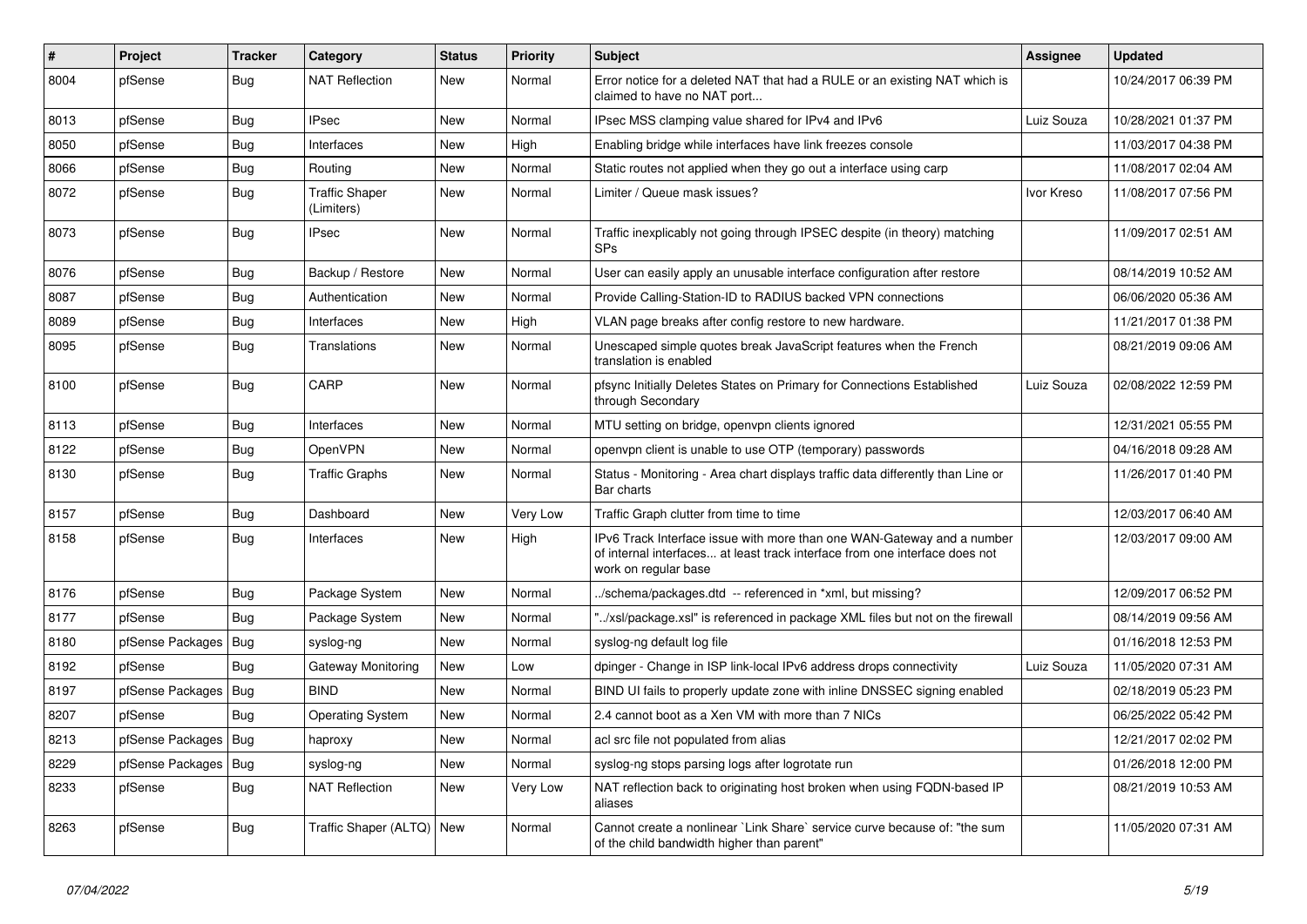| $\vert$ # | Project                | <b>Tracker</b> | Category               | <b>Status</b> | <b>Priority</b> | <b>Subject</b>                                                                                                          | Assignee   | <b>Updated</b>      |
|-----------|------------------------|----------------|------------------------|---------------|-----------------|-------------------------------------------------------------------------------------------------------------------------|------------|---------------------|
| 8264      | pfSense Packages       | Bug            | FreeRADIUS             | New           | Normal          | Radiusd restart on WAN change results in freeradius not running (and<br>possible solution)                              |            | 04/21/2022 12:39 PM |
| 8285      | pfSense                | <b>Bug</b>     | Web Interface          | New           | Normal          | Actions on stale data may result in catastrophic results                                                                |            | 01/16/2018 08:08 PM |
| 8295      | pfSense Packages   Bug |                | syslog-ng              | New           | Normal          | syslog-ng logrotates tls files                                                                                          |            | 02/14/2018 06:12 AM |
| 8313      | pfSense                | <b>Bug</b>     | <b>Notifications</b>   | New           | Normal          | STARTTLS auto detection not working                                                                                     |            | 04/21/2022 12:39 PM |
| 8324      | pfSense                | <b>Bug</b>     | Hardware / Drivers     | New           | Normal          | bxe cards require promisc for OSPF                                                                                      | Luiz Souza | 05/25/2020 03:19 PM |
| 8325      | pfSense                | <b>Bug</b>     | UPnP/NAT-PMP           | <b>New</b>    | Normal          | UPnP not available for pppoe-Clients                                                                                    |            | 11/15/2020 10:33 AM |
| 8335      | pfSense                | <b>Bug</b>     | <b>LAGG Interfaces</b> | New           | Normal          | System hang with LACP downlink to UniFi switch                                                                          |            | 08/21/2019 11:18 AM |
| 8343      | pfSense                | Bug            | Gateways               | New           | Normal          | Gateway Routes (Default Routes) not removed in Kernel when removed<br>from GUI                                          |            | 05/14/2020 01:22 AM |
| 8380      | pfSense                | Bug            | <b>OpenVPN</b>         | New           | Normal          | OpenVPN RADIUS password length is not constant                                                                          | Jim Pingle | 07/17/2020 11:46 AM |
| 8401      | pfSense                | Bug            | Installer              | New           | Normal          | Issues related to keys representing alphabetic characters specific to<br>Scandinavian languages and to some other keys. |            | 03/30/2018 11:06 AM |
| 8406      | pfSense                | <b>Bug</b>     | Dynamic DNS            | New           | Normal          | DDNS IPV6 Cloudflare Client does not detect PPOE address                                                                |            | 03/31/2018 11:56 AM |
| 8419      | pfSense                | Bug            | Web Interface          | New           | Normal          | webgui, when menubar is fixed to the top of the screen, the last items of long<br>menus cannot be seen/used.            |            | 07/19/2018 03:10 PM |
| 8432      | pfSense                | Bug            | Dynamic DNS            | New           | Normal          | Dynamic DNS Client gives an error that it can't find IPv6 address when WAN<br>interface is a LAGG                       |            | 09/17/2020 05:23 AM |
| 8435      | pfSense                | Bug            | Interfaces             | New           | Normal          | DHCPv6 unusable in certain circumstances (US AT&T Fiber, etc.)                                                          |            | 08/14/2019 10:52 AM |
| 8438      | pfSense Packages   Bug |                | haproxy                | New           | High            | haproxy: can't use ACL for cert with http-response actions                                                              |            | 05/24/2018 01:12 PM |
| 8454      | pfSense Packages       | Bug            | arpwatch               | <b>New</b>    | Very Low        | Arpwatch package break email notifications from other sources                                                           |            | 06/23/2022 07:49 PM |
| 8464      | pfSense                | <b>Bug</b>     | <b>Wireless</b>        | New           | Very Low        | Wireless USB card does not connect to WiFi automatically after reboot/halt                                              |            | 06/19/2020 03:44 AM |
| 8500      | pfSense                | Bug            | Dynamic DNS            | New           | Low             | Incorrect categorization of status/info messages from phpDynDNS                                                         |            | 08/16/2019 12:50 PM |
| 8512      | pfSense                | <b>Bug</b>     | <b>PPP</b> Interfaces  | New           | Normal          | PPPoE reconnect fails after interface flap                                                                              |            | 08/20/2019 10:06 AM |
| 8513      | pfSense Packages       | Bug            | FreeRADIUS             | New           | High            | Freeradius 3.x Idap problem                                                                                             |            | 02/18/2019 05:22 PM |
| 8516      | pfSense Packages       | Bug            | FreeRADIUS             | New           | Normal          | FreeRADIUS requires settings re-saved after pfSense upgrade                                                             | Jim Pingle | 12/31/2021 05:58 PM |
| 8526      | pfSense                | <b>Bug</b>     | Interfaces             | New           | Normal          | DHCP client ignores server replies when 802.1q tagging is used                                                          |            | 08/14/2019 10:52 AM |
| 8560      | pfSense Packages   Bug |                | <b>ACME</b>            | New           | Normal          | ACME: can't update DNS records in DNSMadeEasy registar for several<br>domains with different API keys/ids               |            | 06/08/2018 01:28 PM |
| 8566      | pfSense                | Bug            | CARP                   | <b>New</b>    | Normal          | Wrong IPv6 source in NS request in case using of IPv6 alias                                                             |            | 06/12/2018 01:26 PM |
| 8567      | pfSense                | Bug            | CARP                   | <b>New</b>    | Normal          | Using IPv6 VIP alias for services may affect CARP IPv6 VIP work                                                         |            | 06/12/2018 01:26 PM |
| 8570      | pfSense                | <b>Bug</b>     | <b>XML Parser</b>      | New           | Normal          | Empty (dn)shaper config gets populated with newline                                                                     |            | 08/20/2019 02:45 PM |
| 8589      | pfSense Packages       | Bug            | FreeRADIUS             | New           | Normal          | FreeRadius 0.15.5_2 ignoring tunnelled-reply=no                                                                         |            | 02/18/2019 03:40 PM |
| 8614      | pfSense                | <b>Bug</b>     | DHCP (IPv4)            | New           | Normal          | Cannot remove Additional BOOTP/DHCP Options                                                                             |            | 08/21/2019 09:15 AM |
| 8686      | pfSense                | Bug            | IPsec                  | New           | Normal          | IPsec VTI: Assigned interface firewall rules are never parsed                                                           |            | 02/10/2021 12:15 PM |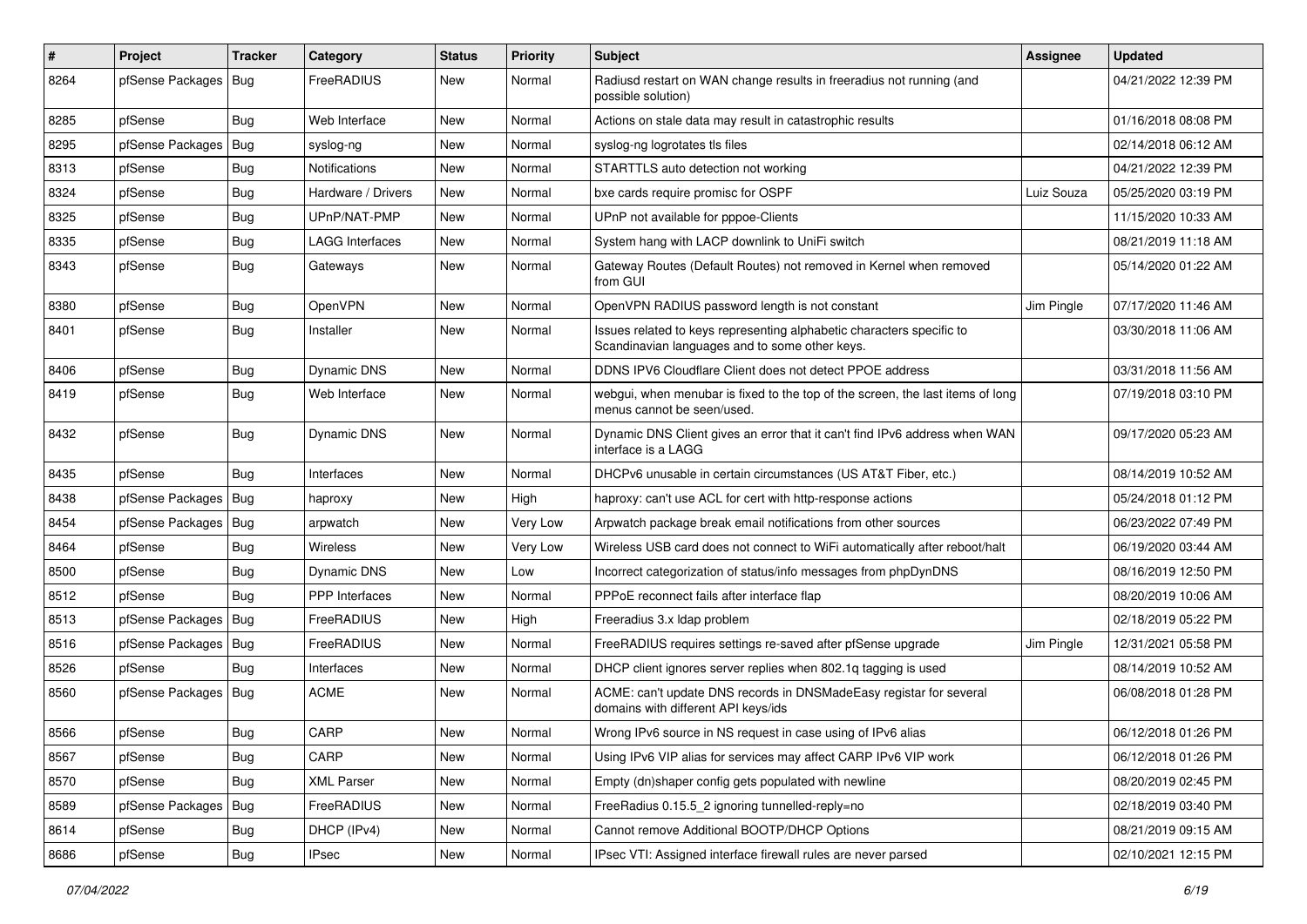| $\vert$ # | Project                | <b>Tracker</b> | Category                                        | <b>Status</b> | <b>Priority</b> | <b>Subject</b>                                                                                                                          | Assignee            | <b>Updated</b>      |
|-----------|------------------------|----------------|-------------------------------------------------|---------------|-----------------|-----------------------------------------------------------------------------------------------------------------------------------------|---------------------|---------------------|
| 8705      | pfSense Packages       | Bug            | syslog-ng                                       | New           | Normal          | Syslog-NG error in latest snapshot                                                                                                      |                     | 07/27/2018 10:17 AM |
| 8711      | pfSense                | Bug            | <b>IGMP Proxy</b>                               | <b>New</b>    | Normal          | igmpproxy with PPPoE Interfaces                                                                                                         |                     | 07/28/2018 09:21 AM |
| 8752      | pfSense Packages       | <b>Bug</b>     | squidguard                                      | New           | Normal          | For SquidGuard in "Common ACL" menu "Target Rules List" "access" option<br>always stays with default value '---' for my Target category |                     | 08/06/2018 05:53 AM |
| 8770      | pfSense                | Bug            | Interfaces                                      | <b>New</b>    | Normal          | QinQ interfaces always show as active                                                                                                   |                     | 02/01/2020 09:47 AM |
| 8804      | pfSense                | <b>Bug</b>     | <b>PPP</b> Interfaces                           | New           | Normal          | Netgate SG-1000 PPPoE Keepalives not prioritized, internet drops                                                                        |                     | 08/20/2019 10:06 AM |
| 8815      | pfSense                | Bug            | Interfaces                                      | New           | Normal          | IP addresses are removed from interfaces when link is lost and either IPv4<br>or IPv6 is dynamic                                        | Luiz Souza          | 07/21/2021 07:49 AM |
| 8820      | pfSense                | Bug            | Rules / NAT                                     | New           | Low             | System/Advanced/Misc - "Do not kill connections when schedule expires"<br>UN-checked still leaves existing connections open.            |                     | 07/28/2020 10:59 AM |
| 8827      | pfSense Packages       | Bug            | squidguard                                      | <b>New</b>    | Normal          | Squidguard: ACL redirect modes 'redirect' and 'err page' send unresolvable<br>URLs to the client.                                       | <b>Viktor Gurov</b> | 12/21/2021 05:49 AM |
| 8831      | pfSense                | <b>Bug</b>     | <b>IPv6 Router</b><br>Advertisements<br>(RADVD) | New           | Very High       | Radvd causes latency spikes                                                                                                             |                     | 04/19/2021 04:51 AM |
| 8846      | pfSense                | Bug            | Gateways                                        | New           | Low             | Misleading gateway error message adding/editing static routes using a<br>disabled interface                                             |                     | 08/21/2019 11:29 AM |
| 8902      | pfSense Packages   Bug |                | haproxy                                         | New           | Normal          | HAproxy package not use custom DNS for lookup on apply new config                                                                       |                     | 09/16/2018 08:16 AM |
| 8909      | pfSense Packages       | Bug            | Tinc                                            | <b>New</b>    | Normal          | tinc package makes /rc.newwanip looping forever                                                                                         |                     | 08/13/2019 09:25 AM |
| 8963      | pfSense                | <b>Bug</b>     | <b>Traffic Shaper</b><br>(Limiters)             | <b>New</b>    | Normal          | 2.4.4 Limiters don't work after CARP fail-over                                                                                          |                     | 12/10/2018 06:40 AM |
| 8964      | pfSense                | <b>Bug</b>     | <b>IPsec</b>                                    | New           | High            | IPsec async cryptography advanced setting - TCP traffic not passing<br>through                                                          | Luiz Souza          | 12/08/2020 12:09 PM |
| 9012      | pfSense Packages       | Bug            | Squid                                           | <b>New</b>    | Very Low        | Captive Portal authentication in Squid Proxy Server does not work                                                                       |                     | 10/12/2019 05:06 AM |
| 9025      | pfSense Packages       | <b>Bug</b>     | squidguard                                      | New           | Normal          | SquidGard + Target categories                                                                                                           |                     | 10/08/2018 01:00 AM |
| 9035      | pfSense                | <b>Bug</b>     | Rules / NAT                                     | New           | Normal          | Inactive Interfaces are Hidden in Firewall Rules                                                                                        |                     | 08/14/2019 12:39 PM |
| 9037      | pfSense                | <b>Bug</b>     | <b>DNS Resolver</b>                             | <b>New</b>    | Normal          | Unbound not logging to syslog after reboot                                                                                              |                     | 10/12/2018 05:09 AM |
| 9079      | pfSense Packages       | <b>Bug</b>     | ntop                                            | New           | Normal          | High CPU usage of ntopng even during IDLE and no network traffic                                                                        |                     | 12/16/2018 02:40 PM |
| 9087      | pfSense                | Bug            | <b>Traffic Graphs</b>                           | New           | Normal          | Traffic Graph Widget Legend Not Updating                                                                                                |                     | 08/14/2019 12:38 PM |
| 9101      | pfSense                | Bug            | <b>Traffic Graphs</b>                           | <b>New</b>    | Normal          | Traffic Graphs/Dashboard Slows Downloads Being Performed by the Same<br>Firefox Browser                                                 |                     | 08/21/2019 09:18 AM |
| 9136      | pfSense                | <b>Bug</b>     | DHCP (IPv6)                                     | <b>New</b>    | High            | IPv6 Tracking Interfaces Lose IPv6 Address in Certain Cases                                                                             |                     | 04/21/2022 12:39 PM |
| 9138      | pfSense Packages       | <b>Bug</b>     | Telegraf                                        | New           | Normal          | telegraf: add section for custom config lines                                                                                           |                     | 02/18/2019 03:36 PM |
| 9139      | pfSense Packages   Bug |                | Telegraf                                        | New           | Normal          | telegraf: add ping for default gateway(s)                                                                                               |                     | 05/21/2020 04:23 PM |
| 9140      | pfSense                | <b>Bug</b>     | Logging                                         | <b>New</b>    | Very Low        | Unexpected rule can be displayed when looking up filter log entry with<br>multiple matching rules                                       |                     | 08/19/2019 02:56 PM |
| 9143      | pfSense Packages   Bug |                | ntop                                            | New           | Normal          | ntopng not displaying values in historical correctly                                                                                    |                     | 11/22/2018 07:24 AM |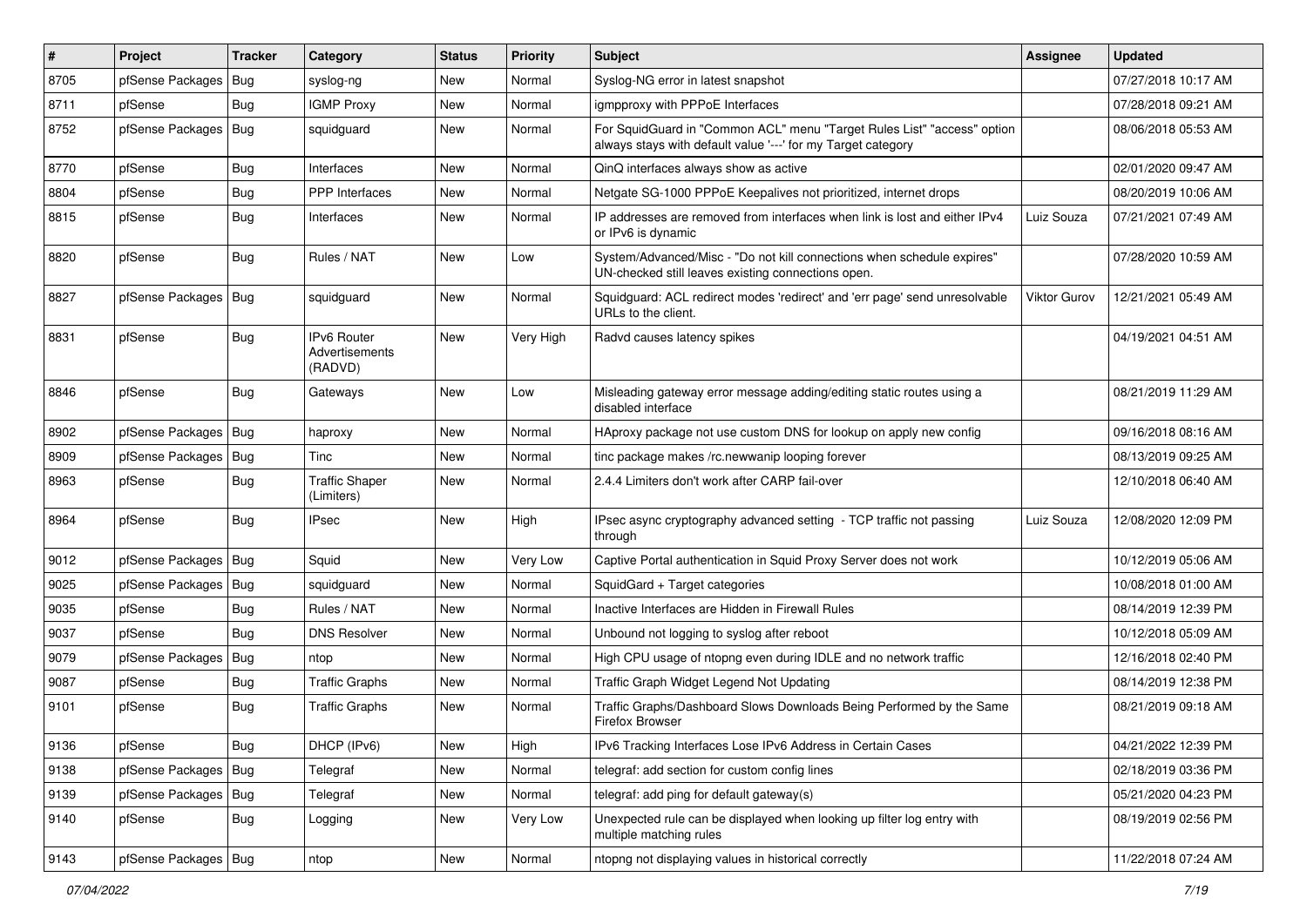| #    | Project          | <b>Tracker</b> | Category                     | <b>Status</b> | <b>Priority</b> | <b>Subject</b>                                                                                          | <b>Assignee</b>      | <b>Updated</b>      |
|------|------------------|----------------|------------------------------|---------------|-----------------|---------------------------------------------------------------------------------------------------------|----------------------|---------------------|
| 9149 | pfSense          | Bug            | Package System               | New           | Low             | Continued issues with /tmp and /var in RAM on 2.4                                                       |                      | 11/24/2018 11:56 AM |
| 9167 | pfSense          | <b>Bug</b>     | Rules / NAT                  | <b>New</b>    | Normal          | Some Important ICMPv6 Traffic Not Allowed by Default Rules                                              |                      | 08/14/2019 01:00 PM |
| 9179 | pfSense          | <b>Bug</b>     | NAT Reflection               | New           | Normal          | NAT reflection fix implemented for #8604 is causing WebUI and XMLRPC to<br>fail on slave                |                      | 03/27/2020 08:01 PM |
| 9183 | pfSense          | Bug            | <b>LAGG Interfaces</b>       | New           | Very Low        | OpenVPN Lagg Interface not working after restart or new start                                           |                      | 08/21/2019 11:17 AM |
| 9192 | pfSense          | <b>Bug</b>     | <b>PPP</b> Interfaces        | New           | Normal          | PPPoE daemon selects wrong interface                                                                    |                      | 08/20/2019 10:05 AM |
| 9229 | pfSense Packages | <b>Bug</b>     | <b>Tinc</b>                  | <b>New</b>    | Normal          | Tinc package: no way of specifying multiple critical configuration parameters<br>from web interface     |                      | 08/13/2019 09:25 AM |
| 9241 | pfSense          | <b>Bug</b>     | Interfaces                   | <b>New</b>    | Normal          | Ethernet link cycles up/down if "auto-negotiate" is explicitly selected in<br>interface configuration   |                      | 12/31/2018 08:36 PM |
| 9247 | pfSense Packages | Bug            | haproxy                      | <b>New</b>    | Low             | HAProxy multiple server selection on stats pages doesn't work                                           |                      | 01/02/2019 04:44 PM |
| 9261 | pfSense Packages | Bug            | haproxy                      | New           | Normal          | haproxy GUI failure                                                                                     |                      | 01/08/2019 12:41 PM |
| 9286 | pfSense Packages | Bug            | squidguard                   | <b>New</b>    | Normal          | squidGuard - Unable to change IP for sgerror.php URL in configuration                                   |                      | 11/13/2019 10:07 AM |
| 9295 | pfSense          | Bug            | <b>PPPoE Server</b>          | New           | Very High       | IPv6 PD does not work with PPPOE (Server & Client)                                                      |                      | 05/15/2022 10:53 AM |
| 9337 | pfSense Packages | Bug            | Telegraf                     | New           | Normal          | Telegraf ping input fails                                                                               |                      | 02/18/2019 10:40 AM |
| 9338 | pfSense          | Bug            | <b>IGMP Proxy</b>            | New           | Normal          | igmpproxy ignoring downstream vlan interface                                                            |                      | 02/22/2019 03:48 AM |
| 9343 | pfSense          | <b>Bug</b>     | DHCP (IPv4)                  | New           | Normal          | diag arp.php times out with large DHCPD leases table                                                    |                      | 08/14/2019 01:19 PM |
| 9344 | pfSense          | <b>Bug</b>     | Translations                 | New           | Normal          | OpenVPN click NCP Algorithms will always go to DH Parameters website(in<br>Chinese-Taiwan)              |                      | 10/21/2021 03:48 AM |
| 9348 | pfSense Packages | <b>Bug</b>     | <b>ACME</b>                  | <b>New</b>    | Normal          | Results of Acme certificate issuance/renewal are not properly formatted                                 |                      | 02/22/2019 12:08 PM |
| 9353 | pfSense          | Bug            | Dashboard                    | New           | Low             | PHPSession errors from limited access to dashboard and widgets                                          |                      | 10/06/2020 09:31 AM |
| 9453 | pfSense          | <b>Bug</b>     | <b>LAGG Interfaces</b>       | New           | Normal          | VLAN Interfaces on LAGG get orphaned at boot                                                            |                      | 08/21/2019 11:16 AM |
| 9485 | pfSense          | Bug            | User Manager /<br>Privileges | New           | Normal          | password match error on system usermanager causes Group membership<br>to be reset.                      |                      | 04/26/2019 08:52 AM |
| 9486 | pfSense Packages | Bug            | softflowd                    | <b>New</b>    | Very Low        | ifindex values used for softflowd are incorrect                                                         |                      | 08/14/2019 02:30 PM |
| 9495 | pfSense Packages | Bug            | AWS VPC                      | New           | Normal          | AWS VPC VPN wizard produces incorrect config (SHA256 should be SHA1)                                    |                      | 08/19/2019 02:45 PM |
| 9497 | pfSense Packages | Bug            | AWS VPC                      | New           | Normal          | AWS VPN Wizard: WebGUI times out.                                                                       |                      | 11/13/2019 10:07 AM |
| 9500 | pfSense Packages | Bug            | haproxy                      | New           | Normal          | HAproxy does not delete non-applicable action config                                                    |                      | 01/18/2022 06:28 AM |
| 9504 | pfSense          | <b>Bug</b>     | Dynamic DNS                  | <b>New</b>    | Normal          | Multiple Dynamic DNS update notifications for the same interface, not<br>differentiated by the hostname |                      | 05/07/2019 07:46 AM |
| 9537 | pfSense Packages | <b>Bug</b>     | <b>Status Traffic Totals</b> | <b>New</b>    | Normal          | One month offset in displayed data between time changes                                                 | <b>Jared Dillard</b> | 05/01/2020 08:27 AM |
| 9566 | pfSense          | Bug            | <b>Traffic Graphs</b>        | New           | Normal          | Traffic graph displays traffic incorrectly                                                              |                      | 11/18/2019 07:54 AM |
| 9568 | pfSense Packages | Bug            | Squid                        | New           | Normal          | UFSSwapDir::openLog: Failed to open swap log.                                                           |                      | 05/29/2019 09:18 PM |
| 9585 | pfSense          | <b>Bug</b>     | Interfaces                   | New           | Normal          | 6RD: Unable to reach hosts on within same 6rd-domain                                                    |                      | 08/14/2019 02:39 PM |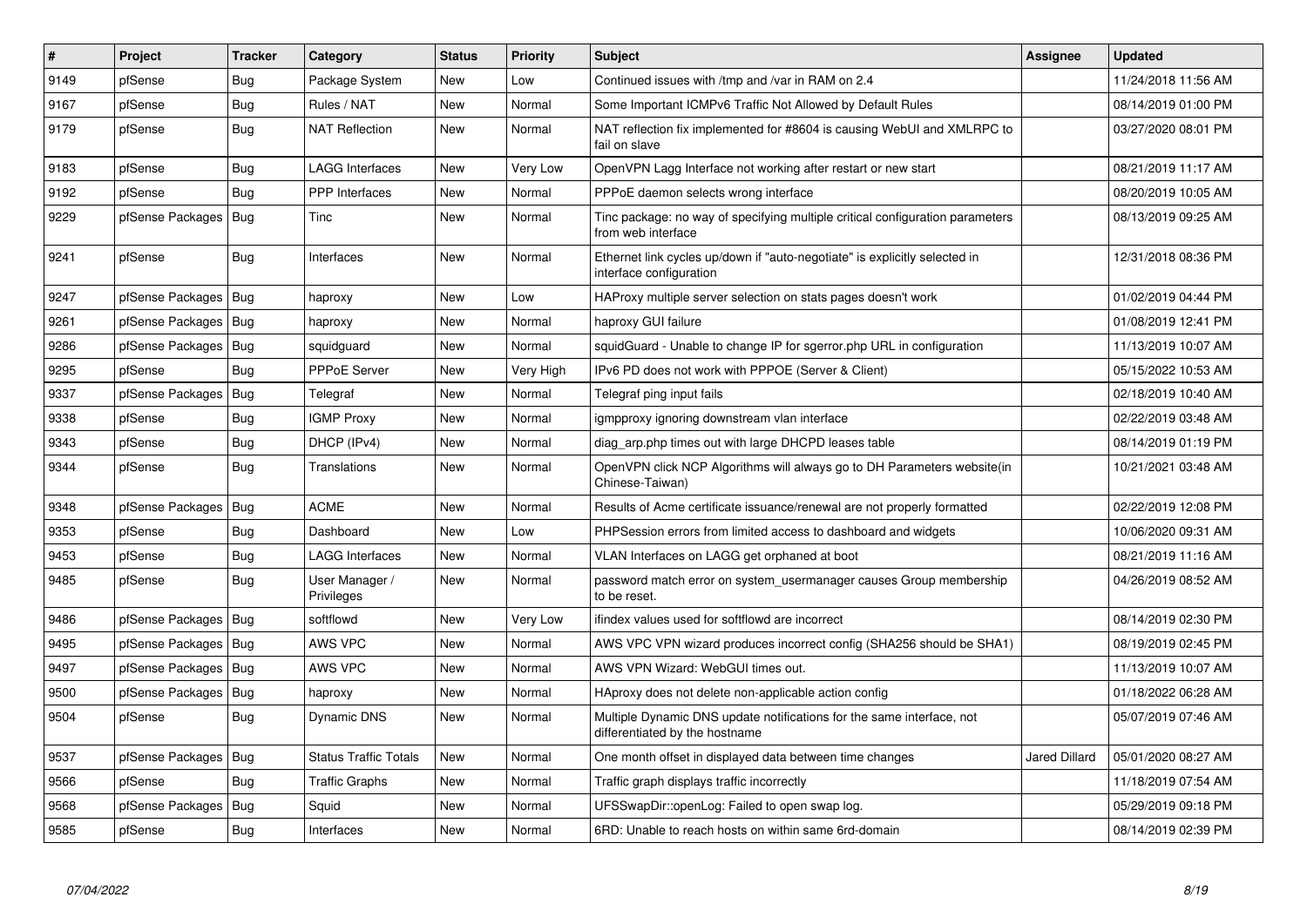| #     | Project                | <b>Tracker</b> | Category              | <b>Status</b> | <b>Priority</b> | <b>Subject</b>                                                                                                       | <b>Assignee</b> | <b>Updated</b>      |
|-------|------------------------|----------------|-----------------------|---------------|-----------------|----------------------------------------------------------------------------------------------------------------------|-----------------|---------------------|
| 9626  | pfSense                | <b>Bug</b>     | Web Interface         | New           | Normal          | When deny write permission is assigned to a user, there is no error feedback<br>if the user tries to write something |                 | 06/25/2022 05:41 PM |
| 9650  | pfSense                | Bug            | Gateways              | New           | Normal          | IPv6 connection drops (ir-)regular on Kabelvodafone (German cable ISP)                                               |                 | 07/27/2019 07:14 AM |
| 9654  | pfSense                | <b>Bug</b>     | <b>DNS Resolver</b>   | New           | Normal          | After reboot, the DNS resolver must be restarted before it will advertise the<br>ipv6 DNS address of the router.     |                 | 11/20/2020 03:12 AM |
| 9662  | pfSense Packages       | Bug            | pfBlockerNG           | New           | Normal          | PfblockerNG do not update after pfsense reboot and wait for next cron task                                           |                 | 08/20/2019 09:00 AM |
| 9664  | pfSense                | Bug            | Dynamic DNS           | New           | Normal          | DynDNS and Dual-wan problem with CloudFlare (works with No-Ip)                                                       |                 | 08/03/2019 10:00 AM |
| 9676  | pfSense Packages       | Bug            | pfBlockerNG           | New           | Normal          | AS lookup fails                                                                                                      |                 | 12/26/2019 12:17 AM |
| 9677  | pfSense                | Bug            | Dashboard             | New           | Normal          | Dashboard hangs when widget needs data from a remote host which is<br>down                                           |                 | 08/13/2019 09:15 AM |
| 9690  | pfSense                | <b>Bug</b>     | Interfaces            | New           | Normal          | Ethernet flow control should be disabled by default                                                                  |                 | 08/19/2019 06:45 PM |
| 9698  | pfSense                | <b>Bug</b>     | <b>RRD Graphs</b>     | New           | Normal          | Monitoring graphs do not retain state after auto-refresh                                                             |                 | 08/26/2019 02:09 AM |
| 9707  | pfSense Packages       | Bug            | pfBlockerNG           | New           | Normal          | Some networks already existing in deny Feeds are not stopped even if<br>existing in custom deny list                 |                 | 08/28/2019 10:03 AM |
| 9724  | pfSense Packages       | Bug            | pfBlockerNG           | <b>New</b>    | High            | pfblockerng-firewall-filter-service-will-not-start                                                                   |                 | 09/05/2019 06:32 AM |
| 9737  | pfSense                | <b>Bug</b>     | <b>Traffic Graphs</b> | New           | Normal          | traffic-graphs.js shows incorrect units inside the chart                                                             |                 | 09/09/2019 06:35 AM |
| 9755  | pfSense                | <b>Bug</b>     | Package System        | New           | Very Low        | package description wrong link<br>https://www.freshports.org/security/openvpn-client-export                          |                 | 09/13/2019 07:22 AM |
| 9805  | pfSense                | <b>Bug</b>     | <b>Dynamic DNS</b>    | <b>New</b>    | Normal          | dynDNS cloudflare multiple entries                                                                                   |                 | 10/02/2019 04:51 PM |
| 9837  | pfSense                | <b>Bug</b>     | Interfaces            | New           | Very Low        | ipv6 is not completely disabled on the interfaces                                                                    |                 | 10/24/2019 01:16 AM |
| 9889  | pfSense                | Bug            | Certificates          | New           | Very Low        | CRL check for Intermediate CA CRLs fails                                                                             | Jim Pingle      | 11/08/2019 11:03 AM |
| 9895  | pfSense Packages       | <b>Bug</b>     | Snort                 | New           | Normal          | snort reinstallation failed                                                                                          |                 | 06/23/2021 08:01 AM |
| 9934  | pfSense Packages       | Bug            | Suricata              | New           | Normal          | suricata update kills WAN interface                                                                                  |                 | 02/20/2020 09:17 AM |
| 9999  | pfSense Packages       | <b>Bug</b>     | pfBlockerNG           | New           | Normal          | unbound fatal error if System Domain in DNSBL and System Domain Local<br>Zone Type is Redirect                       |                 | 12/25/2019 08:10 AM |
| 10000 | pfSense                | Bug            | Dynamic DNS           | New           | Normal          | Azure Dynamic DNS A and AAAA Records for Apex Zone                                                                   |                 | 03/31/2020 09:03 AM |
| 10143 | pfSense                | Bug            | <b>DNS Resolver</b>   | New           | Normal          | System hostname DNS entry is assigned to the wrong IP on multi-wan<br>setups                                         |                 | 12/31/2019 02:33 PM |
| 10150 | pfSense                | <b>Bug</b>     | <b>IGMP Proxy</b>     | <b>New</b>    | Normal          | IGMP Proxy does not scale to hundreds of streams                                                                     |                 | 01/03/2020 02:56 AM |
| 10164 | pfSense Packages       | <b>Bug</b>     | pfBlockerNG           | New           | Normal          | pfBlockerNG dashboard widget position is not maintained when updating                                                |                 | 01/06/2020 10:06 AM |
| 10188 | pfSense Packages   Bug |                | pfBlockerNG           | New           | Normal          | Reputation tab is not working                                                                                        |                 | 01/24/2020 10:06 AM |
| 10252 | pfSense Packages       | <b>Bug</b>     | pfBlockerNG           | New           | High            | pfblockerng-devel                                                                                                    |                 | 02/11/2020 05:18 PM |
| 10253 | pfSense Packages   Bug |                | pfBlockerNG           | New           | Normal          | pfblockerng-devel uses user interface for VIP causing issues with other<br>services                                  |                 | 02/11/2020 09:17 AM |
| 10265 | pfSense Packages       | Bug            | Notes                 | New           | Very Low        | Adding a Note with malformed title will force system restore                                                         |                 | 02/27/2020 10:12 AM |
| 10271 | pfSense                | <b>Bug</b>     | Web Interface         | New           | Normal          | Large number of VLAN/LANs make "Interfaces" menu hard to access                                                      |                 | 02/20/2020 04:46 AM |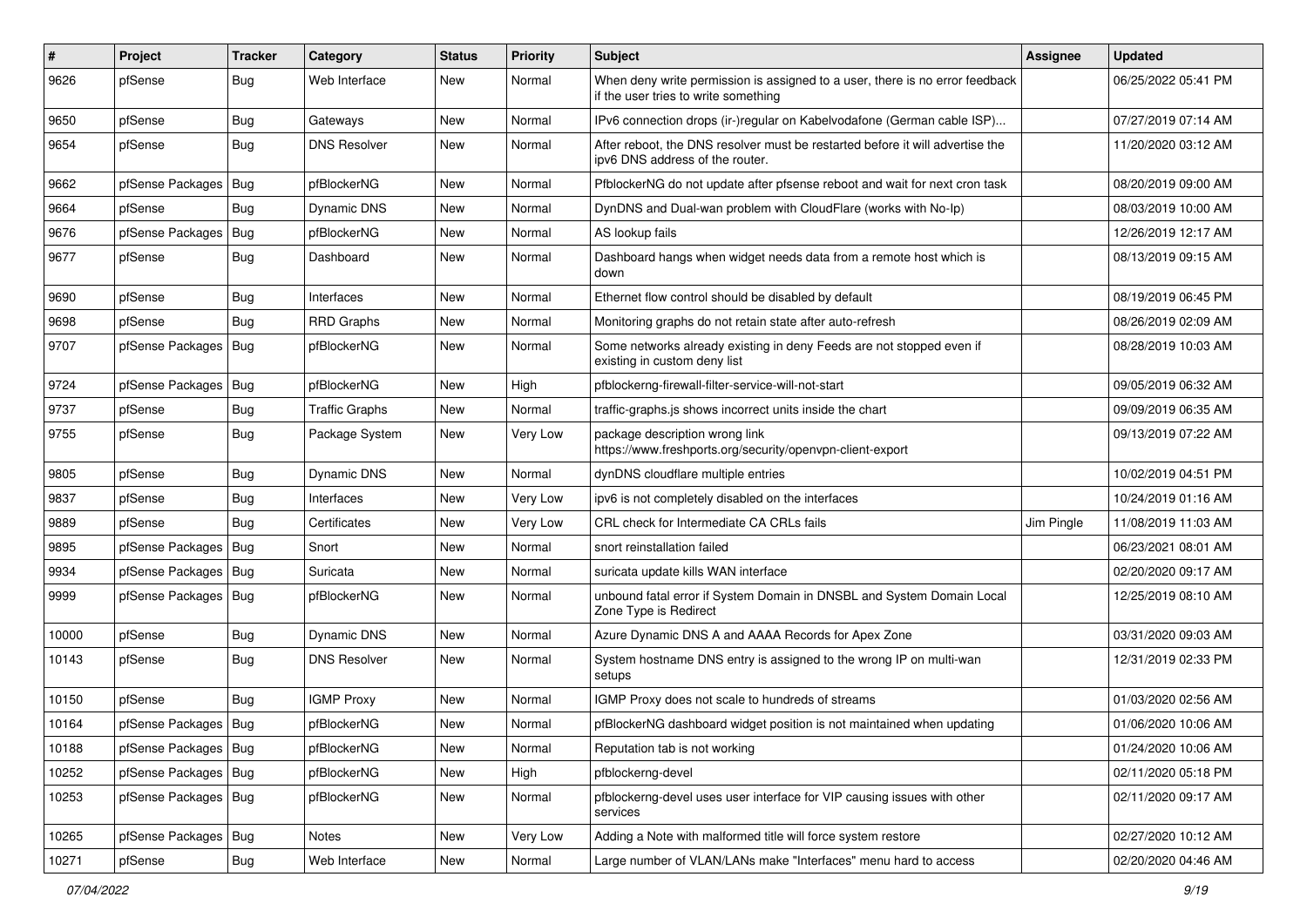| #     | Project                | <b>Tracker</b> | Category                     | <b>Status</b> | <b>Priority</b> | <b>Subject</b>                                                                                                                                           | Assignee      | <b>Updated</b>      |
|-------|------------------------|----------------|------------------------------|---------------|-----------------|----------------------------------------------------------------------------------------------------------------------------------------------------------|---------------|---------------------|
| 10277 | pfSense                | Bug            | Web Interface                | <b>New</b>    | Normal          | Sorting the log entries does not use year value                                                                                                          |               | 02/24/2020 07:46 AM |
| 10278 | pfSense Packages       | Bug            | pfBlockerNG                  | <b>New</b>    | Normal          | pfBlockerNG: Formatting issue on DNSBL stats page                                                                                                        |               | 02/24/2020 01:36 PM |
| 10279 | pfSense Packages   Bug |                | open-vm-tools                | New           | Normal          | pfSense's OpenVM Tools on ESXi 6.7 no longer provides quest vm<br>functionality                                                                          |               | 03/01/2020 06:07 PM |
| 10292 | pfSense Packages       | Bug            | Suricata                     | New           | Normal          | Suricata not respecting SID Mgmt list                                                                                                                    |               | 02/27/2020 01:02 PM |
| 10294 | pfSense Packages       | Bug            | <b>FRR</b>                   | New           | Normal          | FRR Route Counts Incorrect on Status Page                                                                                                                | Jim Pingle    | 02/26/2020 11:08 AM |
| 10310 | pfSense                | <b>Bug</b>     | Upgrade                      | <b>New</b>    | Normal          | Systems with low RAM and several packages may temporarily fail to load<br>large tables after an upgrade                                                  |               | 03/03/2020 07:55 AM |
| 10311 | pfSense                | <b>Bug</b>     | OpenVPN                      | <b>New</b>    | Normal          | Too low net.link.ifqmaxlen causes packet drop under load when using<br>OpenVPN inside bridge interface under load                                        |               | 08/10/2021 03:10 AM |
| 10325 | pfSense                | <b>Bug</b>     | Notifications                | New           | Normal          | System/Advanced/Notifications/E-Mail - SMTP Notification E-Mail auth<br>password Unexpected Bahaviour                                                    |               | 10/30/2020 08:17 AM |
| 10342 | pfSense                | Bug            | <b>DNS Resolver</b>          | New           | Normal          | Unbound domain overrides stop resolving periodically. They only resume<br>after the service has been restarted.                                          |               | 03/13/2020 10:35 AM |
| 10352 | pfSense                | Bug            | Authentication               | <b>New</b>    | Very Low        | RADIUS authentication fails with MSCHAPv1 or MSCHAPv2 when<br>passwords contain international characters                                                 |               | 06/20/2022 04:04 PM |
| 10370 | pfSense Packages       | <b>Bug</b>     | ntop                         | <b>New</b>    | Normal          | ntopng Timeseries not send to InfluxDB                                                                                                                   |               | 03/30/2020 09:42 AM |
| 10429 | pfSense Packages       | Bug            | <b>Status Traffic Totals</b> | New           | Normal          | Status Traffic Total broken 2.4.5                                                                                                                        | Jared Dillard | 02/27/2021 07:55 PM |
| 10436 | pfSense Packages   Bug |                | softflowd                    | New           | Normal          | softflowd no longer sends flow data after upgrade $(v0.9.9 \text{ m/s} > v1.0.0)$                                                                        |               | 06/07/2022 12:25 AM |
| 10487 | pfSense Packages       | Bug            | Telegraf                     | <b>New</b>    | Normal          | Telegraf package not sending logs to influxdb server                                                                                                     |               | 05/03/2020 07:09 PM |
| 10493 | pfSense                | Bug            | <b>IPsec</b>                 | New           | Normal          | filter_get_vpns_list() issues                                                                                                                            |               | 05/06/2020 01:07 AM |
| 10503 | pfSense Packages   Bug |                | <b>FRR</b>                   | <b>New</b>    | Normal          | Flapping any GW in multi-WAN influences restating all IPsec tunnels in FRR<br>which leads to dropping all IPsec VTI static routes and related BGP issues |               | 05/08/2020 07:51 PM |
| 10513 | pfSense                | Bug            | Rules / NAT                  | <b>New</b>    | Normal          | State issues with policy routing and HA failover                                                                                                         |               | 04/21/2022 12:39 PM |
| 10516 | pfSense Packages       | Bug            | <b>FRR</b>                   | New           | Normal          | <b>FRR Access list</b>                                                                                                                                   |               | 12/06/2020 11:02 PM |
| 10526 | pfSense Packages       | Bug            | pfBlockerNG                  | New           | Normal          | Package pfBlockerNG Crashes on Alert view                                                                                                                |               | 05/04/2020 08:59 AM |
| 10530 | pfSense                | Bug            | Upgrade                      | New           | Normal          | Convert config version to be based on product version                                                                                                    |               | 04/21/2022 12:39 PM |
| 10544 | pfSense                | <b>Bug</b>     | User Manager /<br>Privileges | New           | Normal          | It's not possible to add a user to group operator using the gui                                                                                          |               | 04/21/2022 12:39 PM |
| 10584 | pfSense                | Bug            | Hardware / Drivers           | New           | Normal          | SG-3100 with M.2: shutdown instead of reboot                                                                                                             |               | 07/21/2020 03:08 AM |
| 10590 | pfSense Packages       | Bug            | pfBlockerNG                  | <b>New</b>    | Normal          | pfBlockerNG: Invalid argument supplied for foreach()                                                                                                     |               | 05/26/2020 08:22 AM |
| 10601 | pfSense Packages       | Bug            | Status Monitoring            | New           | Normal          | Dashboard->Traffic Graphs Scale is capped for outbound                                                                                                   |               | 05/29/2020 10:13 AM |
| 10606 | pfSense Packages   Bug |                | Snort                        | <b>New</b>    | Normal          | Snort Inline stopped working after upgrade to FreeBSD 12.1 (network traffic<br>blocked after heavy load randomly)                                        |               | 05/28/2020 10:06 AM |
| 10624 | pfSense                | Bug            | <b>DNS Resolver</b>          | <b>New</b>    | Normal          | Unbound configuration memory leak with python module + register DHCP<br>leases active                                                                    |               | 02/26/2021 10:27 AM |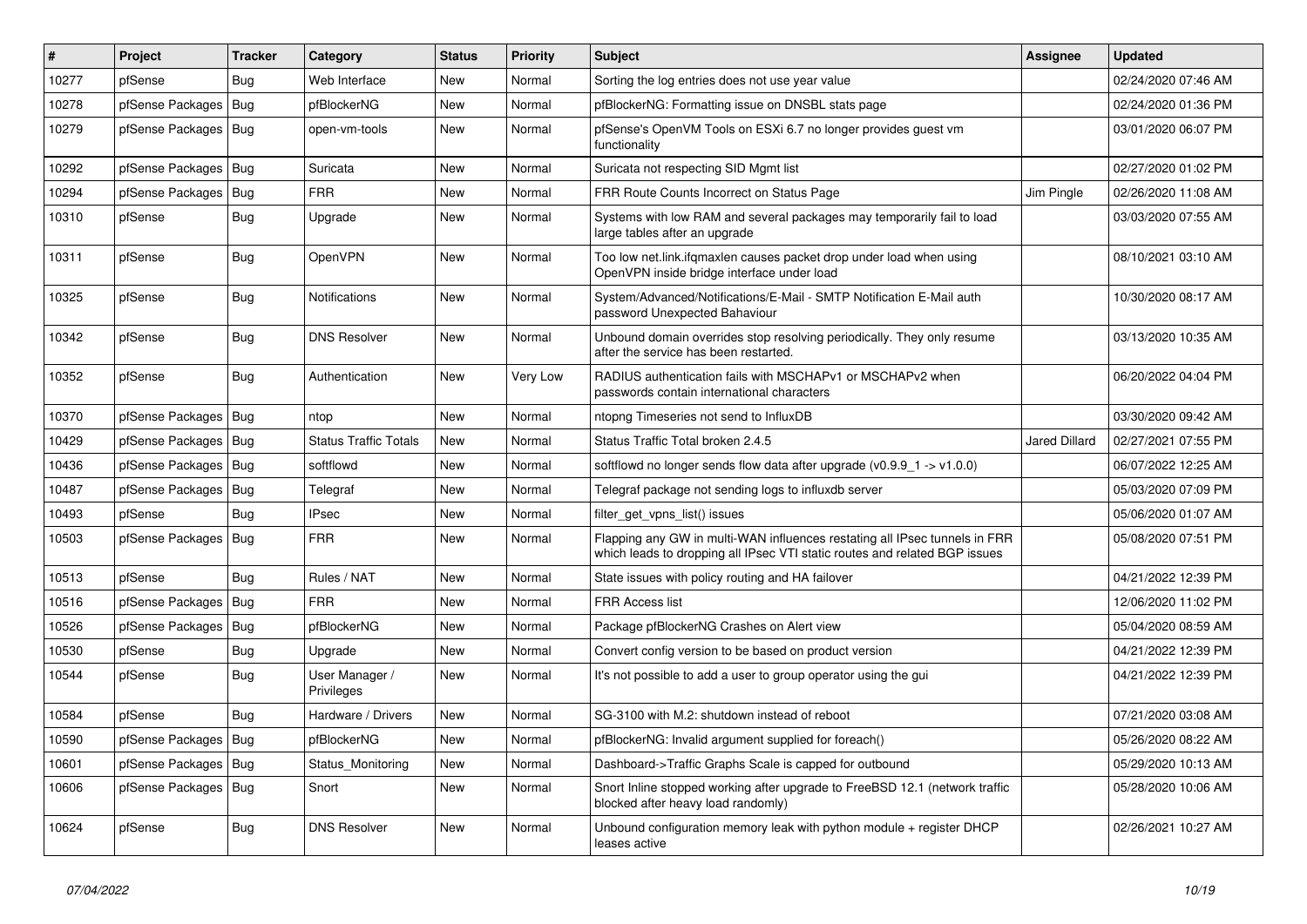| $\vert$ # | Project                | <b>Tracker</b> | Category                 | <b>Status</b> | Priority | <b>Subject</b>                                                                                      | Assignee             | <b>Updated</b>      |
|-----------|------------------------|----------------|--------------------------|---------------|----------|-----------------------------------------------------------------------------------------------------|----------------------|---------------------|
| 10671     | pfSense                | Bug            | <b>Operating System</b>  | New           | Normal   | pfsense 2.4.5_1 does not boot on Gen2 2012R2 HyperV VM                                              |                      | 05/09/2021 06:39 AM |
| 10690     | pfSense                | Bug            | Installer                | <b>New</b>    | Low      | Not possible to make UFS install on ZFS formatted drive                                             |                      | 04/21/2022 12:39 PM |
| 10693     | pfSense Packages       | <b>Bug</b>     | <b>BIND</b>              | New           | Normal   | pfSense Bind Zone Editor UI does not update zone serial number when a<br>change is made             |                      | 09/01/2021 12:51 AM |
| 10695     | pfSense Packages       | Bug            | FreeRADIUS               | New           | Normal   | FreeRadius Accounting skipping MBs after reboot due to power down                                   |                      | 06/24/2020 04:49 AM |
| 10701     | pfSense                | <b>Bug</b>     | Web Interface            | New           | Very Low | Firewall Log too wide with Rule Description Column                                                  |                      | 06/25/2020 07:36 AM |
| 10708     | pfSense                | Bug            | Upgrade                  | New           | Normal   | ZFS bootpool boot symlink issue                                                                     | Luiz Souza           | 03/08/2021 07:03 AM |
| 10712     | pfSense                | Bug            | Rules / NAT              | New           | Normal   | "default allow LAN IPv6 to any" rule does not work right after boot when<br>using IPv6 PD           |                      | 06/30/2020 12:17 AM |
| 10714     | pfSense                | <b>Bug</b>     | DHCP (IPv6)              | New           | Normal   | radvd only gives out the prefix of the "first" IPv6 address of an interface                         |                      | 10/06/2020 01:03 PM |
| 10715     | pfSense                | Bug            | <b>DHCP Relay</b>        | New           | Normal   | DHCPv6 relay always uses the "first" IPv6 address of an interface                                   |                      | 06/29/2020 05:01 AM |
| 10726     | pfSense                | Bug            | Rules / NAT              | New           | Normal   | Sticky-connections option is bugged - sticky-address cannot be redefined                            |                      | 11/12/2020 10:12 AM |
| 10729     | pfSense                | <b>Bug</b>     | Package System           | New           | Normal   | Certificate verification failed for pkg.freebsd.org                                                 |                      | 07/05/2020 01:12 AM |
| 10760     | pfSense Packages       | <b>Bug</b>     | <b>BIND</b>              | New           | High     | pfSense BIND 9.14.12 server terminates due to assertion failure                                     |                      | 07/11/2020 04:53 PM |
| 10765     | pfSense                | Bug            | Authentication           | New           | Normal   | Ampersands in Idap_extended_query are escaped twice                                                 |                      | 09/02/2020 07:55 AM |
| 10783     | pfSense Packages       | Bug            | ntop                     | New           | Normal   | NtopNG is very unstable on arm64                                                                    |                      | 07/22/2020 09:07 AM |
| 10791     | pfSense Packages   Bug |                | PIMD                     | New           | Normal   | Valid (vlan)interfaces do not get vif reporting "Invalid phyint address"                            |                      | 10/06/2020 09:20 AM |
| 10822     | pfSense                | <b>Bug</b>     | DHCP (IPv6)              | <b>New</b>    | Normal   | Deprecated IPv6 prefix won't be announced as deprecated to clients                                  |                      | 08/10/2020 09:23 AM |
| 10833     | pfSense                | Bug            | Configuration<br>Backend | New           | Normal   | unbound exits on configuration error when link status flaps on LAN interface                        |                      | 08/13/2020 11:53 PM |
| 10845     | pfSense Packages       | Bug            | apcupsd                  | <b>New</b>    | Normal   | apcupsd doesn't stop when not enabled                                                               |                      | 08/24/2020 10:16 AM |
| 10875     | pfSense                | Bug            | Gateways                 | New           | Normal   | PPP periodic reset does not fully restore gateway group round-robin<br>functionality                | Luiz Souza           | 11/05/2020 07:44 AM |
| 10892     | pfSense                | Bug            | Rules / NAT              | New           | Low      | Large number of VLAN/LANs make floating rules are to read                                           | <b>Jared Dillard</b> | 02/01/2021 03:29 PM |
| 10935     | pfSense Packages       | Bug            | <b>FRR</b>               | New           | Normal   | FRR 0.6.7-6 - BGPD service recycled IPv6 without Route Map                                          |                      | 12/30/2020 05:00 PM |
| 10952     | pfSense                | <b>Bug</b>     | Rules / NAT              | New           | Low      | Inconsistency in Subnet Defaults Between Firewall Rules and Interface<br><b>Address Assignments</b> |                      | 10/09/2020 12:50 PM |
| 10980     | pfSense                | Bug            | <b>Operating System</b>  | New           | Normal   | rc.local is executed at login by rc.initial, and not at boot time.                                  |                      | 10/19/2020 09:39 AM |
| 10989     | pfSense Packages       | Bug            | Snort                    | New           | Low      | Snort alert page has hidden characters in IPv6 address                                              |                      | 10/17/2020 04:06 PM |
| 10994     | ptSense Packages   Bug |                | squidguard               | New           | Low      | SquidGuard Blacklists Restore Default button does not work                                          |                      | 10/20/2020 12:26 PM |
| 11000     | pfSense Packages   Bug |                | haproxy                  | New           | Very Low | haproxy deprecated trick suggested                                                                  |                      | 12/23/2020 02:55 PM |
| 11036     | pfSense Packages   Bug |                | haproxy                  | New           | Normal   | <b>HAproxy ACL</b>                                                                                  |                      | 02/11/2022 11:27 AM |
| 11040     | pfSense Packages   Bug |                | pfBlockerNG              | New           | Normal   | pfb_filter core faults when clearing firewall log                                                   |                      | 11/07/2020 01:44 PM |
| 11074     | pfSense Packages   Bug |                | <b>BIND</b>              | New           | Low      | bind Zone Settings Zones, Save button opens "Confirmation required to<br>save changes"              |                      | 11/16/2020 11:08 AM |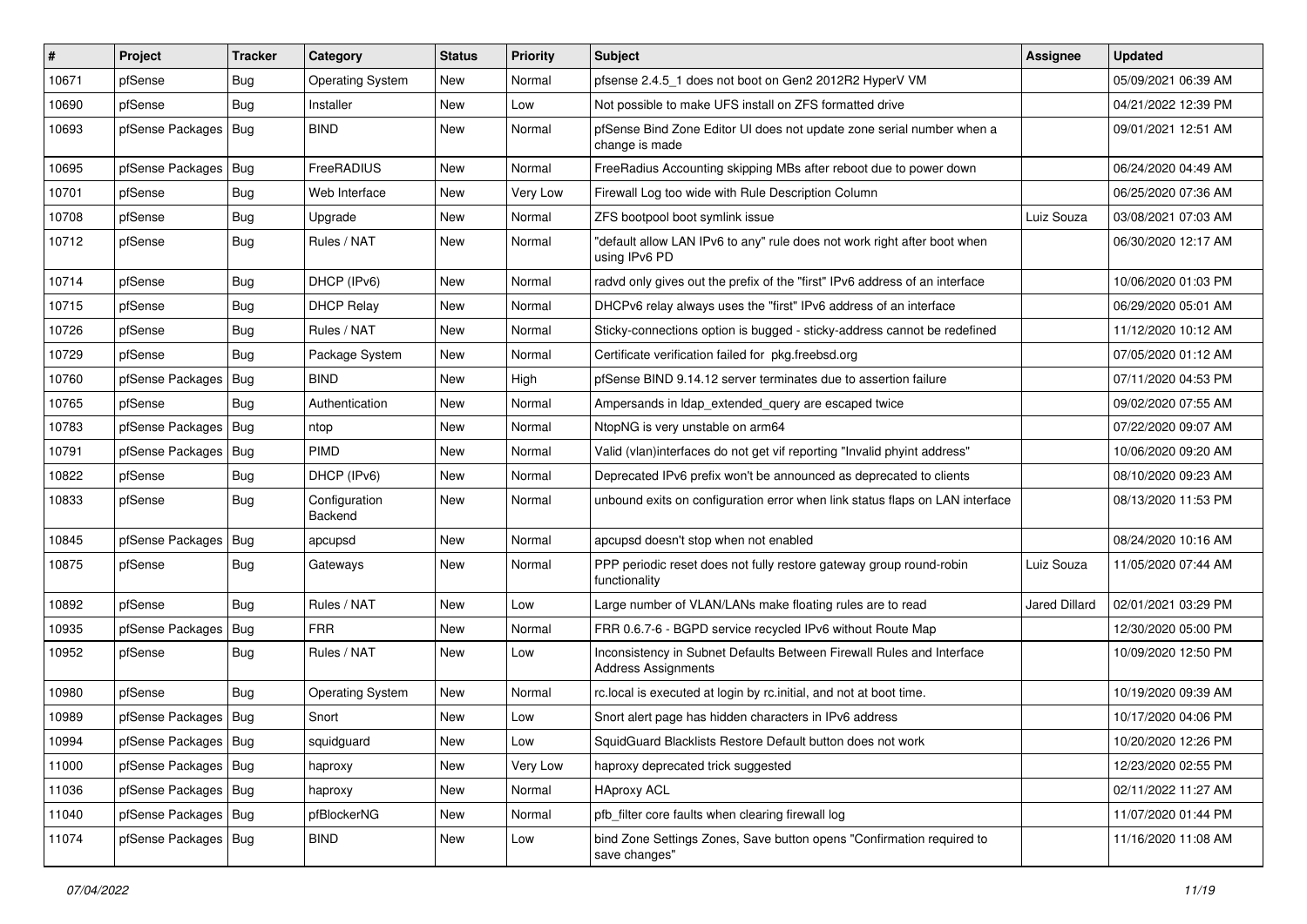| $\vert$ # | Project                | <b>Tracker</b> | Category                | <b>Status</b> | <b>Priority</b> | <b>Subject</b>                                                                                                         | Assignee     | <b>Updated</b>      |
|-----------|------------------------|----------------|-------------------------|---------------|-----------------|------------------------------------------------------------------------------------------------------------------------|--------------|---------------------|
| 11091     | pfSense                | Bug            | Interfaces              | <b>New</b>    | Normal          | Interfaces set as disabled in the configuration have an UP status in the<br>operating system at boot                   | Viktor Gurov | 06/28/2022 12:01 PM |
| 11093     | pfSense                | <b>Bug</b>     | <b>Wireless</b>         | New           | Low             | ral(4) driver non-functional in arm64                                                                                  |              | 11/21/2020 10:45 AM |
| 11110     | pfSense                | Bug            | Backup / Restore        | New           | Normal          | Backup file should be checked before restoring a specific area                                                         |              | 12/05/2020 02:50 PM |
| 11147     | pfSense                | <b>Bug</b>     | Dynamic DNS             | <b>New</b>    | Normal          | Domeneshop DynDNS IPv4 and IPv6                                                                                        |              | 12/09/2020 11:47 PM |
| 11149     | pfSense                | Bug            | <b>DHCP Relay</b>       | New           | Normal          | DHCP relay won't start with DHCP server behind gateway                                                                 |              | 03/22/2021 05:13 AM |
| 11158     | pfSense Packages       | <b>Bug</b>     | <b>FRR</b>              | New           | High            | <b>FRR Prefix Lists</b>                                                                                                |              | 12/30/2020 04:55 PM |
| 11177     | pfSense                | Bug            | Dynamic DNS             | New           | Normal          | DDNSv6 not using Check IP Services                                                                                     |              | 12/21/2020 05:02 AM |
| 11182     | pfSense Packages       | <b>Bug</b>     | <b>NRPE</b>             | <b>New</b>    | Normal          | NRPE in HA syncs the bind IP                                                                                           |              | 12/01/2021 02:15 AM |
| 11184     | pfSense                | Bug            | FreeBSD                 | New           | Normal          | PF: State policy cannot be configurable                                                                                |              | 02/09/2021 02:43 AM |
| 11203     | pfSense                | <b>Bug</b>     | Certificates            | <b>New</b>    | Normal          | certificate manager very slow                                                                                          |              | 12/31/2020 11:57 AM |
| 11232     | pfSense                | Bug            | <b>Operating System</b> | New           | Normal          | Fix pfSense fsync                                                                                                      |              | 01/08/2021 08:53 AM |
| 11235     | pfSense Packages       | <b>Bug</b>     | Filer                   | New           | Normal          | Filer run script when "state" unchanged                                                                                |              | 01/08/2021 07:24 AM |
| 11261     | pfSense Packages       | Bug            | pfBlockerNG             | <b>New</b>    | Normal          | pfBlockerNG ASN numbers in IPv4 (/IPv6) Custom List generate error(s)<br>"Invalid numeric literal at line 1, column 7" |              | 01/28/2021 08:34 AM |
| 11268     | pfSense                | Bug            | Web Interface           | New           | Normal          | Cookie named 'id' prevents Edit form fields being set properly                                                         |              | 09/03/2021 06:16 AM |
| 11296     | pfSense                | Bug            | Routing                 | New           | Normal          | Static route targets may still reachable via default route when the gateway<br>they should route through is down       | Viktor Gurov | 06/28/2022 12:01 PM |
| 11335     | pfSense                | Bug            | Interfaces              | New           | Normal          | Spoofing the MAC on a LAGG interface does not work for some NIC types.                                                 |              | 01/29/2021 09:10 AM |
| 11352     | pfSense                | <b>Bug</b>     | FreeBSD                 | New           | Low             | CTF types > 2^15 in the pfSense kernel config results in DTrace failing                                                | Scott Long   | 03/17/2021 02:52 AM |
| 11363     | pfSense                | Bug            | Installer               | New           | Normal          | Clean Install 2.5.0 fails due to hardware incompability                                                                |              | 02/04/2021 11:06 AM |
| 11375     | pfSense Packages       | Bug            | apcupsd                 | New           | Normal          | UPS Type <blank> for USB APC</blank>                                                                                   |              | 02/26/2021 11:10 AM |
| 11398     | pfSense Packages   Bug |                | pfBlockerNG             | New           | Normal          | pfBlocker upgrade hangs forever                                                                                        |              | 04/21/2022 12:39 PM |
| 11412     | pfSense                | <b>Bug</b>     | Interfaces              | New           | Normal          | LLDPD Package Doesn't Work with Switchports                                                                            |              | 02/12/2021 08:12 PM |
| 11414     | pfSense Packages       | <b>Bug</b>     | pfBlockerNG             | New           | Normal          | Enabling feed "Public DNS4 all" breaks some Google services                                                            |              | 02/13/2021 02:46 AM |
| 11418     | pfSense                | <b>Bug</b>     | <b>IPsec</b>            | New           | Very Low        | 'NAT-T: Force' is broken for IPv6 IPsec                                                                                |              | 02/16/2021 08:25 AM |
| 11429     | pfSense                | Bug            | Web Interface           | New           | Normal          | System Log / Settings form activates "Reset Log Files" button on enter                                                 |              | 10/28/2021 01:35 PM |
| 11430     | pfSense                | <b>Bug</b>     | Interfaces              | <b>New</b>    | Normal          | PHP console spam after Assigning Interfaces                                                                            |              | 10/09/2021 10:37 AM |
| 11473     | pfSense                | Bug            | Web Interface           | New           | Normal          | System Activity shows invalid data on SG-3100                                                                          |              | 02/19/2021 08:12 PM |
| 11479     | pfSense Packages       | Bug            | snmptt                  | New           | Normal          | snmptt 1.4.2 does not work in daemon mode                                                                              |              | 02/20/2021 04:37 PM |
| 11490     | pfSense Packages   Bug |                | Service Watchdog        | New           | Very Low        | Service Watchdog - Impacts Reboots and Package Updates                                                                 |              | 02/22/2021 12:07 PM |
| 11493     | pfSense Packages       | Bug            | Zabbix                  | New           | Very Low        | After upgrade zabbix proxy wont start                                                                                  |              | 02/21/2021 05:31 AM |
| 11503     | pfSense                | Bug            | OpenVPN                 | New           | Normal          | Using multiple authentication backends on an OpenVPN server fails                                                      |              | 02/23/2021 12:23 PM |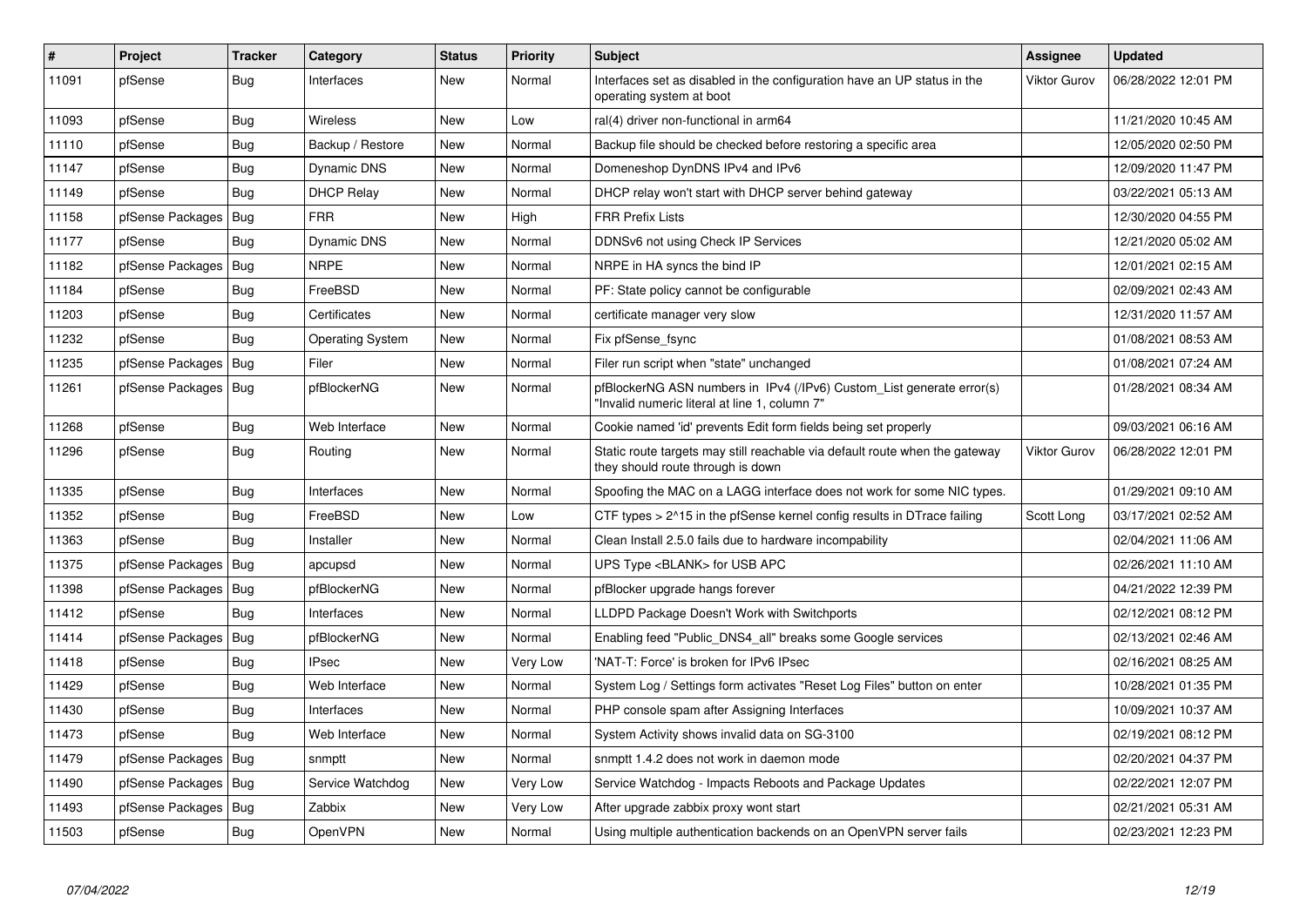| $\#$  | Project                | <b>Tracker</b> | Category           | <b>Status</b> | <b>Priority</b> | <b>Subject</b>                                                                                                                                                                                  | Assignee   | <b>Updated</b>      |
|-------|------------------------|----------------|--------------------|---------------|-----------------|-------------------------------------------------------------------------------------------------------------------------------------------------------------------------------------------------|------------|---------------------|
| 11509 | pfSense Packages   Bug |                | <b>LCDProc</b>     | <b>New</b>    | Low             | LCD package - not starting at boot - stop and start in Status Window not<br>possible                                                                                                            |            | 02/23/2021 10:55 AM |
| 11522 | pfSense Packages   Bug |                | Zabbix             | <b>New</b>    | Normal          | fping6 error                                                                                                                                                                                    |            | 02/24/2021 07:13 AM |
| 11525 | pfSense Packages   Bug |                | Suricata           | New           | Normal          | pfsense 2.5.0 release version for vlan issue to suricata                                                                                                                                        |            | 11/11/2021 08:16 AM |
| 11541 | pfSense                | Bug            | OpenVPN            | <b>New</b>    | Normal          | OpenVPN status does not work properly when set to TCP and Concurrent<br>Connections = 1                                                                                                         |            | 03/02/2021 02:27 PM |
| 11548 | pfSense                | Bug            | Rules / NAT        | New           | Normal          | "rule expands to no valid combination" error from port forward automatic rule<br>mixing IPv4 and IPv6 elements                                                                                  |            | 02/27/2021 03:18 PM |
| 11556 | pfSense                | Bug            | Rules / NAT        | <b>New</b>    | Normal          | Kill all states associated with a NAT address                                                                                                                                                   |            | 03/19/2021 10:29 AM |
| 11563 | pfSense Packages   Bug |                | <b>BIND</b>        | <b>New</b>    | High            | BIND GUI writes TXT records > 255 characters                                                                                                                                                    |            | 02/27/2021 07:11 AM |
| 11566 | pfSense                | Bug            | Web Interface      | New           | Low             | Firewall Maximum Table Entries "default size" is whatever is entered                                                                                                                            |            | 02/27/2021 10:01 AM |
| 11572 | pfSense Packages   Bug |                | pfBlockerNG        | New           | High            | Auto created firewall rules have IPv4 as protocol only - even for IPv6 lists.                                                                                                                   |            | 06/25/2022 10:59 AM |
| 11592 | pfSense Packages   Bug |                | node exporter      | <b>New</b>    | Normal          | Node exporter can not read system statistics                                                                                                                                                    |            | 10/15/2021 09:37 PM |
| 11610 | pfSense Packages   Bug |                | NET-SNMP           | New           | Normal          | NET-SNMP is not setting the correct permissions on AgentX                                                                                                                                       |            | 06/28/2021 07:54 AM |
| 11619 | pfSense                | <b>Bug</b>     | Upgrade            | New           | Normal          | Unable to upgrade 2.4.4-p3 to 2.5/21.02-p1                                                                                                                                                      |            | 08/15/2021 10:00 AM |
| 11626 | pfSense Plus           | <b>Bug</b>     | Authentication     | New           | Normal          | Google LDAP connection failed due to lack of SNI for TLS 1.3                                                                                                                                    | Luiz Souza | 06/27/2022 07:23 AM |
| 11641 | pfSense                | <b>Bug</b>     | Interfaces         | <b>New</b>    | Normal          | On xn based interfaces without the VLANMTU flag the first VLAN tag defined<br>does not follow the parent interface MTU settings. All subsequent VLAN tags<br>follow the parent interface's MTU. |            | 03/09/2021 06:42 PM |
| 11650 | pfSense Packages   Bug |                | <b>FRR</b>         | <b>New</b>    | Very Low        | FRR configuration broken on restore of manually edited FRR config sections                                                                                                                      |            | 03/10/2021 08:50 AM |
| 11657 | pfSense                | <b>Bug</b>     | Interfaces         | <b>New</b>    | Normal          | netmap_ring_reinit error                                                                                                                                                                        |            | 03/18/2021 10:32 PM |
| 11666 | pfSense                | <b>Bug</b>     | Logging            | New           | Normal          | GUI Firewall log search not parsing filter.log beyond hard coded limit                                                                                                                          |            | 03/12/2021 11:38 AM |
| 11715 | pfSense                | Bug            | OpenVPN            | <b>New</b>    | Normal          | OpenVPN MTU                                                                                                                                                                                     |            | 03/22/2021 01:35 AM |
| 11717 | pfSense                | <b>Bug</b>     | Rules / NAT        | New           | Normal          | Incorrect port forwarding rules if Destination port alias is not equal to<br>Redirect target port alias                                                                                         |            | 03/22/2021 06:06 AM |
| 11724 | pfSense                | <b>Bug</b>     | Package System     | <b>New</b>    | Normal          | Packages unexpectedly removed when changing update branches                                                                                                                                     |            | 03/29/2021 08:09 AM |
| 11730 | pfSense                | <b>Bug</b>     | Web Interface      | <b>New</b>    | Normal          | Improve visibility of option selections in dark themes                                                                                                                                          |            | 03/25/2021 09:38 PM |
| 11731 | pfSense                | <b>Bug</b>     | Hardware / Drivers | New           | Normal          | Missing support for Realtek USB NICs                                                                                                                                                            |            | 03/30/2021 04:32 AM |
| 11742 | pfSense Packages       | <b>Bug</b>     | Suricata           | New           | Normal          | Blocking / Unblocking is not working correctly.                                                                                                                                                 |            | 09/01/2021 11:08 AM |
| 11759 | pfSense                | Bug            | Dashboard          | New           | Normal          | Traffic graphs on dashboard double upload on pppoe links                                                                                                                                        |            | 12/30/2021 04:00 AM |
| 11761 | pfSense                | Bug            | L <sub>2</sub> TP  | <b>New</b>    | Normal          | L2TP/IPsec VPN : PPP LCP negotiation occurs before user authentication                                                                                                                          |            | 03/31/2021 04:52 AM |
| 11763 | pfSense Packages       | Bug            | Status_Monitoring  | New           | Normal          | Traffic graphs refresh issue                                                                                                                                                                    |            | 05/03/2021 09:44 AM |
| 11770 | pfSense Plus           | Bug            | Hardware / Drivers | New           | Normal          | Pantech UML295 USB Modem No Longer Functional                                                                                                                                                   |            | 04/01/2021 11:28 AM |
| 11777 | pfSense Packages   Bug |                | Unbound            | New           | Very Low        | Input validation prevents DNS Resolver from being disabled                                                                                                                                      |            | 04/05/2021 05:51 PM |
| 11778 | pfSense                | Bug            | OpenVPN            | New           | Normal          | OpenVPN uses 100% CPU after experiencing packet loss                                                                                                                                            |            | 02/28/2022 07:38 AM |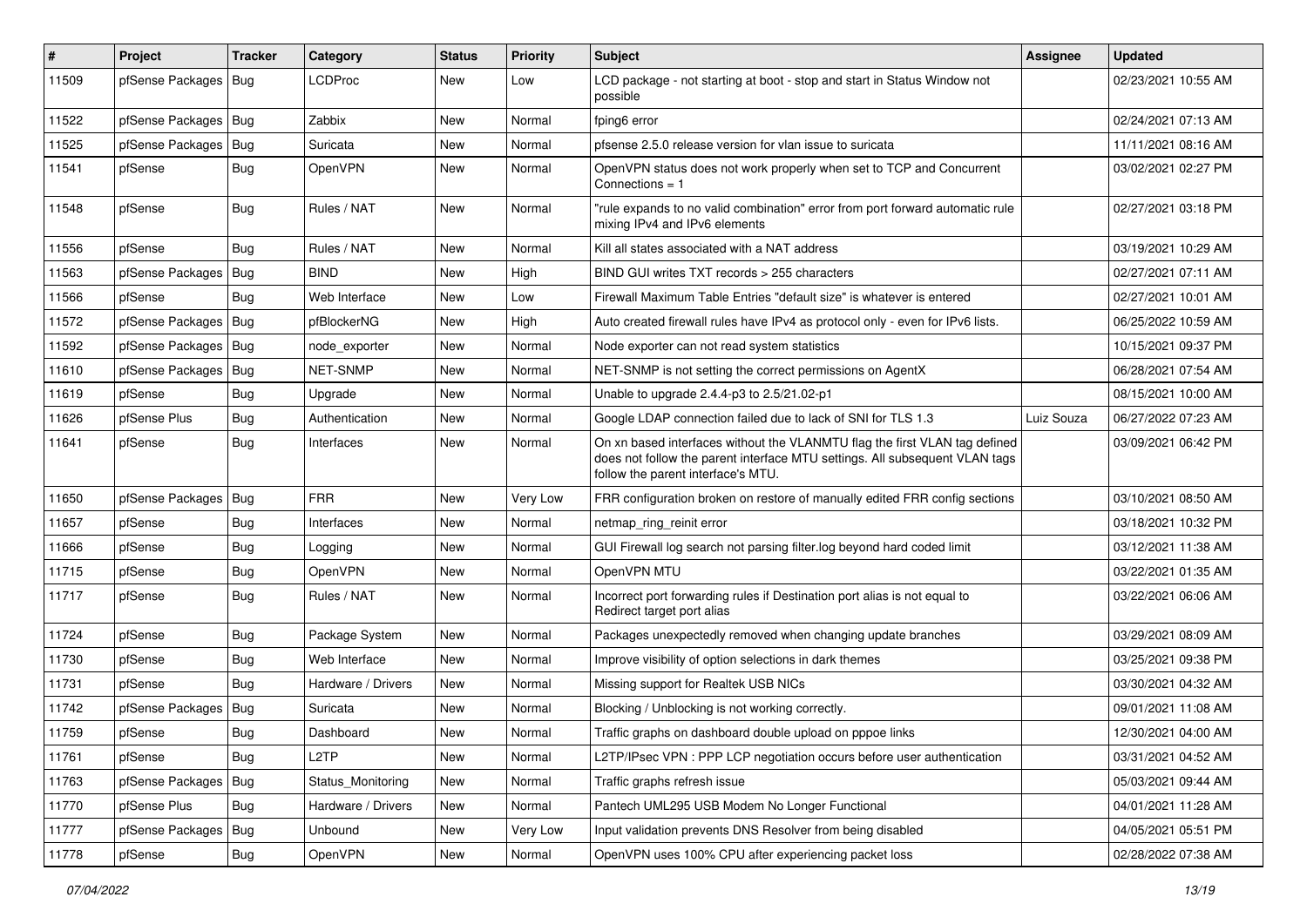| $\vert$ # | Project                | <b>Tracker</b> | Category                     | <b>Status</b> | <b>Priority</b> | <b>Subject</b>                                                                                           | <b>Assignee</b>  | <b>Updated</b>      |
|-----------|------------------------|----------------|------------------------------|---------------|-----------------|----------------------------------------------------------------------------------------------------------|------------------|---------------------|
| 11780     | pfSense Packages       | Bug            | Suricata                     | New           | Very High       | Suricata package fails to prune suricata.log                                                             |                  | 08/06/2021 07:18 AM |
| 11786     | pfSense                | <b>Bug</b>     | Services                     | <b>New</b>    | Normal          | SSH incomplete setup and startup fail while recovering XML backup in a<br>fresh install of pfSense 2.5.0 |                  | 04/17/2021 01:36 PM |
| 11797     | pfSense Packages   Bug |                | <b>Status Traffic Totals</b> | <b>New</b>    | Normal          | Traffic Totals lost upon reboot when using a ramdisk for /var and /tmp                                   | John Cornwell    | 04/10/2021 06:27 PM |
| 11802     | pfSense Packages   Bug |                | FreeRADIUS                   | <b>New</b>    | Normal          | FreeRADIUS sync                                                                                          |                  | 05/10/2021 04:18 AM |
| 11835     | pfSense Packages       | Bug            | <b>FRR</b>                   | <b>New</b>    | Normal          | FRR OSPF redistributed connected routes disappearing                                                     |                  | 04/22/2021 07:11 AM |
| 11841     | pfSense Packages   Bug |                | <b>FRR</b>                   | New           | Normal          | FRR access lists default bahavior changed to permit by default                                           |                  | 04/22/2021 09:52 AM |
| 11848     | pfSense Packages       | Bug            | Squid                        | <b>New</b>    | Normal          | Issue with squid cache download speed                                                                    |                  | 04/23/2021 09:30 PM |
| 11872     | pfSense                | Bug            | Interfaces                   | New           | Normal          | gif interfaces reporting incorrect traffic counters                                                      |                  | 12/30/2021 04:00 AM |
| 11898     | pfSense Packages       | <b>Bug</b>     | apcupsd                      | New           | Normal          | PHP error from apcupsd dashboard widget                                                                  |                  | 05/07/2021 09:12 AM |
| 11925     | pfSense                | Bug            | <b>OpenVPN</b>               | New           | Normal          | Calling-Station-Id always set to WAN IP                                                                  |                  | 05/14/2021 09:27 AM |
| 11953     | pfSense                | Bug            | <b>IGMP Proxy</b>            | <b>New</b>    | Normal          | XG-1541 crashes when igmpproxy is enabled and network interfaces status<br>change                        |                  | 05/24/2021 04:55 PM |
| 11970     | pfSense Packages       | Bug            | Coreboot                     | <b>New</b>    | Normal          | Netgate Firmware Upgrade Doesn't Work on XG-2758                                                         |                  | 04/21/2022 12:39 PM |
| 11997     | pfSense Packages   Bug |                | <b>IPsec Profile Wizard</b>  | <b>New</b>    | Normal          | Add Support for Android Strongswan Profiles in the Profile Wizard                                        | Jim Pingle       | 07/10/2021 07:51 PM |
| 12009     | pfSense Packages       | Bug            | Zabbix                       | <b>New</b>    | Normal          | Zabbix Agent starts twice by /etc/rc.start_packages                                                      |                  | 06/08/2021 01:35 AM |
| 12013     | pfSense                | Bug            | Logging                      | <b>New</b>    | Low             | Reading log data is inefficient in certain cases                                                         |                  | 06/08/2021 07:35 AM |
| 12033     | pfSense Packages       | Bug            | pfBlockerNG                  | New           | Normal          | maxmindb and _sqlite3 modules not found                                                                  |                  | 10/01/2021 04:42 AM |
| 12056     | pfSense                | Bug            | Logging                      | New           | Normal          | Filterlog says "Unknown Option %u"                                                                       |                  | 06/18/2021 05:51 AM |
| 12067     | pfSense                | Bug            | DHCP (IPv4)                  | New           | Very Low        | <b>DHCP Monitoring Statistics Error</b>                                                                  |                  | 06/21/2021 08:39 AM |
| 12070     | pfSense                | <b>Bug</b>     | DHCP (IPv4)                  | New           | Low             | <b>VLANO for WAN DHCP</b>                                                                                |                  | 12/23/2021 04:31 PM |
| 12079     | pfSense                | Bug            | <b>IGMP Proxy</b>            | New           | Normal          | IGMPProxy: kernel panic, Sleeping thread owns a non-sleepable lock                                       | Mateusz<br>Guzik | 06/28/2022 12:01 PM |
| 12084     | pfSense Packages       | Bug            | <b>FRR</b>                   | New           | Normal          | libfrr.so.0 error on SG-1100                                                                             |                  | 06/26/2021 08:22 AM |
| 12095     | pfSense                | <b>Bug</b>     | Authentication               | <b>New</b>    | Normal          | Memory leak in pcscd                                                                                     |                  | 06/01/2022 01:01 PM |
| 12122     | pfSense                | <b>Bug</b>     | Web Interface                | <b>New</b>    | Normal          | Perform greedy actions asychronously                                                                     |                  | 07/10/2021 01:10 PM |
| 12126     | pfSense Packages       | Bug            | FreeRADIUS                   | New           | Normal          | freeradius3 0.15.7 31                                                                                    |                  | 10/11/2021 08:21 AM |
| 12130     | pfSense Packages   Bug |                | Zeek                         | New           | Normal          | Zeek fails to start                                                                                      |                  | 07/15/2021 02:00 AM |
| 12178     | pfSense Packages   Bug |                | WireGuard                    | New           | Low             | WireGuard always shows 'Configuring WireGuard tunnelsdone.' message<br>on boot                           |                  | 07/30/2021 06:58 AM |
| 12188     | pfSense Packages   Bug |                | OpenVPN Client<br>Export     | New           | Normal          | client export breaks multi remote configurations                                                         |                  | 10/02/2021 05:58 PM |
| 12249     | pfSense                | Bug            | Backup / Restore             | New           | Normal          | HAProxy causing failed ACB backups                                                                       |                  | 11/15/2021 11:58 PM |
| 12259     | pfSense                | <b>Bug</b>     | <b>Operating System</b>      | New           | Normal          | Intel em NICs Suffering Performance Degradation on FreeBSD12                                             |                  | 02/25/2022 09:28 PM |
| 12260     | pfSense Packages   Bug |                | ntop                         | New           | Normal          | Update popup and version missmatch?                                                                      |                  | 01/08/2022 05:53 AM |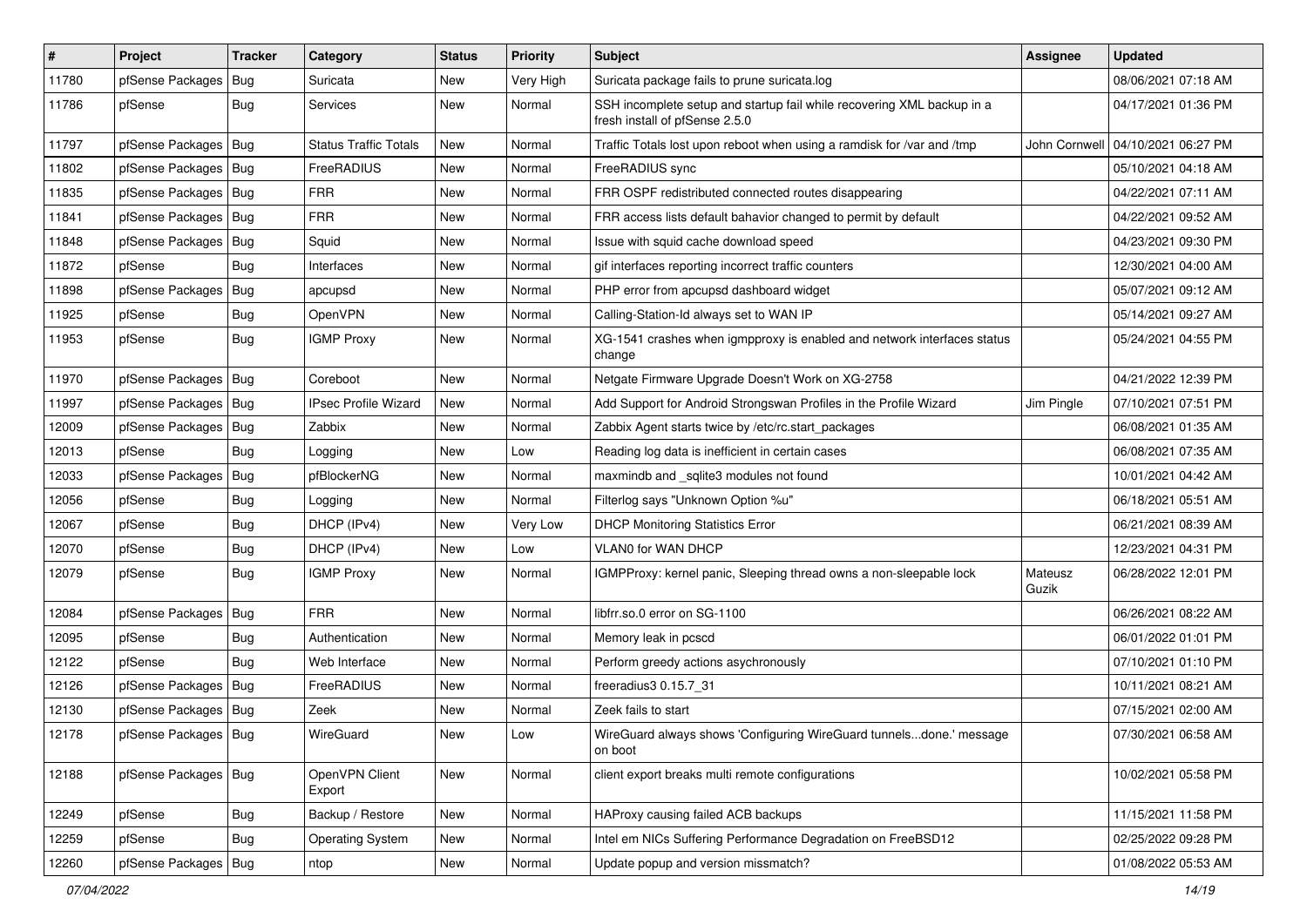| $\vert$ # | Project                | <b>Tracker</b> | Category                    | <b>Status</b> | <b>Priority</b> | <b>Subject</b>                                                                                                                   | <b>Assignee</b>       | <b>Updated</b>      |
|-----------|------------------------|----------------|-----------------------------|---------------|-----------------|----------------------------------------------------------------------------------------------------------------------------------|-----------------------|---------------------|
| 12283     | pfSense                | <b>Bug</b>     | Authentication              | New           | Normal          | LDAP/RADIUS authentication servers configuration does not allow source IP<br>address to be specified                             |                       | 08/20/2021 01:15 AM |
| 12286     | pfSense Packages       | Bug            | FreeRADIUS                  | New           | Normal          | Add support for ntlm_auth in LDAP                                                                                                |                       | 08/20/2021 08:27 AM |
| 12335     | pfSense                | Bug            | <b>IPsec</b>                | New           | Normal          | IPsec DNS inefficiency                                                                                                           | Jim Pingle            | 06/28/2022 12:01 PM |
| 12338     | pfSense Packages       | Bug            | <b>RRD Summary</b>          | New           | Normal          | RRD Summary does not report data on 3100                                                                                         |                       | 04/15/2022 02:54 PM |
| 12357     | pfSense                | Bug            | Captive Portal              | New           | Normal          | Captive Portal popup Logout button loads full login page in popup when<br>clicked                                                |                       | 10/27/2021 12:10 PM |
| 12393     | pfSense                | <b>Bug</b>     | Traffic Shaper (ALTQ)       | <b>New</b>    | Low             | Priority of gOthersLow higher than default queues                                                                                |                       | 09/21/2021 02:48 PM |
| 12401     | pfSense                | <b>Bug</b>     | <b>Traffic Graphs</b>       | New           | Normal          | Traffic graphs with untagged and tagged VLAN on same interface                                                                   |                       | 09/23/2021 09:18 PM |
| 12421     | pfSense                | Bug            | Rules / NAT                 | New           | Normal          | IPV6 limiter bug                                                                                                                 |                       | 10/02/2021 08:44 AM |
| 12436     | pfSense                | Bug            | PPPoE Server                | New           | Normal          | Pppoe server config gui does not allow setting of chap authentication, and<br>sets the network start address for allocation to 0 |                       | 10/21/2021 08:15 AM |
| 12444     | pfSense Packages       | <b>Bug</b>     | ntop                        | New           | Normal          | ntopng throws errors when viewing single host                                                                                    |                       | 10/11/2021 12:39 PM |
| 12451     | pfSense                | <b>Bug</b>     | <b>Virtual IP Addresses</b> | New           | Normal          | deleteVIP() does not check RFC2136 Update Source                                                                                 |                       | 10/13/2021 10:06 AM |
| 12467     | pfSense                | Bug            | Captive Portal              | New           | Normal          | CP error on client disconnect after reboot                                                                                       |                       | 10/17/2021 05:35 AM |
| 12483     | pfSense                | Bug            | Configuration<br>Backend    | New           | Normal          | GUI creates inconsistent config.xml                                                                                              |                       | 10/23/2021 06:48 AM |
| 12504     | pfSense                | <b>Bug</b>     | Interfaces                  | New           | Normal          | BCM57412 NetXtreme-E 10Gb RDMA Ethernet controller issue                                                                         |                       | 11/05/2021 04:51 AM |
| 12508     | pfSense                | Bug            | <b>DHCP Relay</b>           | New           | Normal          | DHCP Relay over VPN                                                                                                              |                       | 11/06/2021 11:25 AM |
| 12509     | pfSense                | Bug            | OpenVPN                     | New           | Normal          | Deffered authentication does not work with auth-gen-token external-auth or<br>pusk "auth-token"                                  |                       | 11/08/2021 04:01 AM |
| 12519     | pfSense                | Bug            | Authentication              | New           | Normal          | Fail authentication using special character in password via the LDAP<br>connector                                                |                       | 11/12/2021 07:39 AM |
| 12538     | pfSense Packages       | Bug            | <b>PIMD</b>                 | New           | Normal          | PIMD sub-interface bug                                                                                                           |                       | 11/20/2021 09:44 PM |
| 12539     | pfSense                | <b>Bug</b>     | Interfaces                  | New           | Low             | Changing VLAN ID for LAN interface in assignments silently fails.                                                                |                       | 11/23/2021 04:12 AM |
| 12542     | pfSense                | Bug            | <b>Virtual IP Addresses</b> | New           | Normal          | Cannot assign a same IPv6 Link-Local address to different interfaces                                                             |                       | 11/25/2021 01:41 AM |
| 12552     | pfSense                | Bug            | <b>OpenVPN</b>              | New           | Normal          | "Pull DNS" option within OpenVPN client does not cause pfSense to use<br>DNS servers assigned by remote OpenVPN server           |                       | 12/08/2021 08:45 AM |
| 12563     | pfSense                | <b>Bug</b>     | <b>OpenVPN</b>              | New           | Normal          | OpenVPN server doesn't support Framed-IPv6-Address RADIUS attribute                                                              |                       | 12/03/2021 11:19 AM |
| 12607     | pfSense Plus           | <b>Bug</b>     | Hardware / Drivers          | New           | High            | Instability with Snort Inline with AWS Instances                                                                                 |                       | 07/02/2022 09:05 PM |
| 12608     | pfSense Packages   Bug |                | WireGuard                   | New           | High            | WireGuard tunnels monitored by dpinger causing system to stop routing<br>completely in certain situations                        | Christian<br>McDonald | 12/16/2021 03:14 PM |
| 12612     | pfSense                | <b>Bug</b>     | <b>DNS Resolver</b>         | New           | Normal          | DNS Resolver is restarted during every "rc.newwanip" event                                                                       |                       | 06/28/2022 12:01 PM |
| 12623     | pfSense Packages       | Bug            | <b>ACME</b>                 | New           | Normal          | acme.sh package   DNS-ISPConfig settings                                                                                         | <b>Viktor Gurov</b>   | 03/10/2022 03:42 PM |
| 12632     | pfSense                | <b>Bug</b>     | Gateways                    | New           | High            | Assigning a /30 WAN IP address at the console does not save the gateway<br>correctly                                             |                       | 06/28/2022 12:01 PM |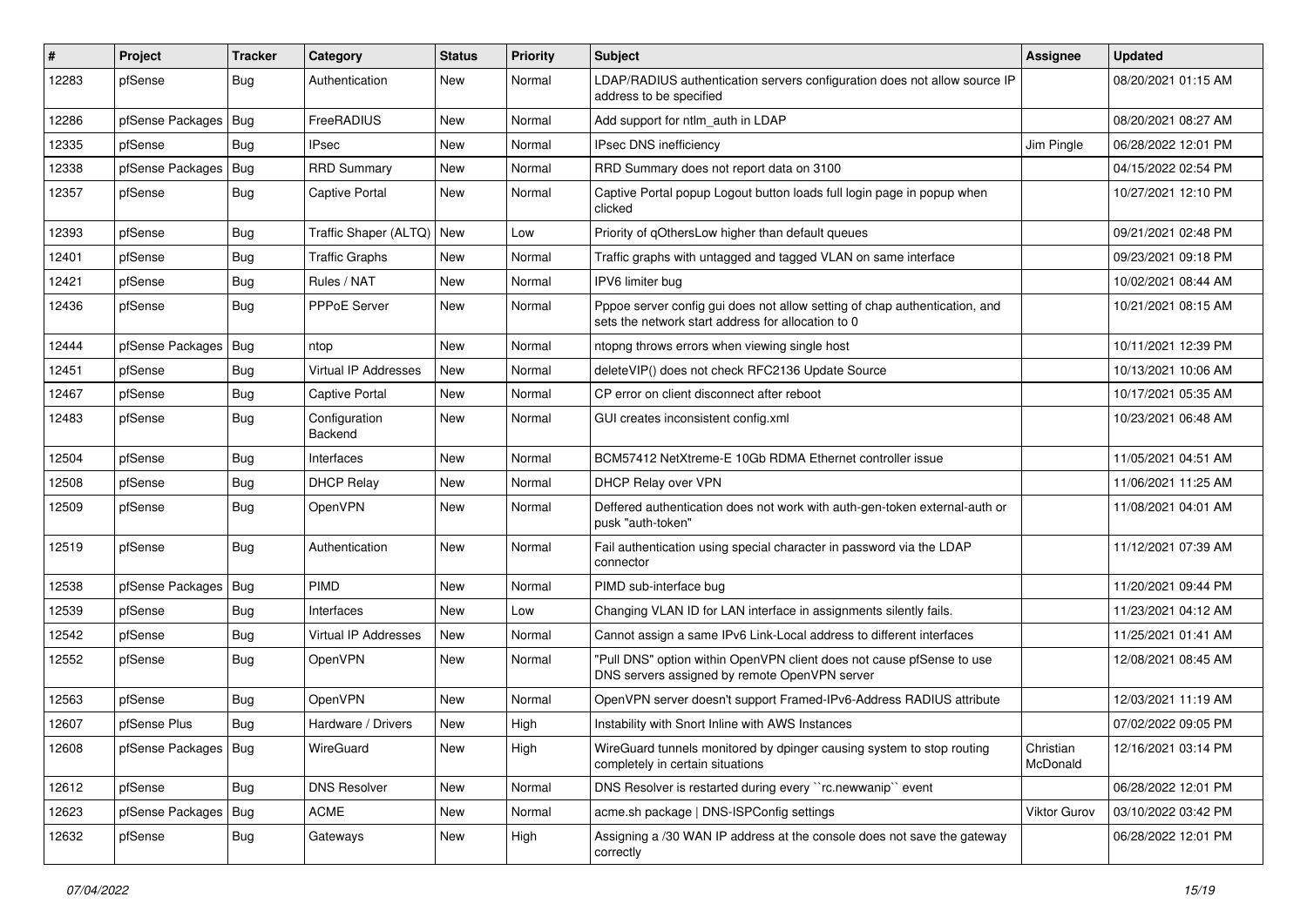| ∦     | Project                | <b>Tracker</b> | Category                | <b>Status</b> | <b>Priority</b> | <b>Subject</b>                                                                                                                     | <b>Assignee</b>       | <b>Updated</b>      |
|-------|------------------------|----------------|-------------------------|---------------|-----------------|------------------------------------------------------------------------------------------------------------------------------------|-----------------------|---------------------|
| 12645 | pfSense                | Bug            | <b>IPsec</b>            | New           | Normal          | `filterdns`` does not monitor remote IPsec gateways for IPv6 address<br>changes                                                    | <b>Viktor Gurov</b>   | 06/28/2022 12:01 PM |
| 12648 | pfSense                | <b>Bug</b>     | Captive Portal          | New           | Normal          | Undocumented variables 'listenporthttp' and 'listenporthttps'                                                                      |                       | 12/28/2021 10:44 AM |
| 12655 | pfSense Packages   Bug |                | Telegraf                | New           | Normal          | telegraf, wireguard plugin failing                                                                                                 |                       | 12/30/2021 05:51 PM |
| 12667 | pfSense Packages       | Bug            | WireGuard               | New           | Normal          | Firewall Crashed After Upgrading Wireguard                                                                                         |                       | 01/07/2022 09:18 AM |
| 12670 | pfSense Packages       | Bug            | <b>ACME</b>             | New           | Normal          | ACME package writes credentials to system log                                                                                      | <b>Viktor Gurov</b>   | 03/07/2022 10:58 AM |
| 12708 | pfSense                | <b>Bug</b>     | Aliases / Tables        | New           | Normal          | alias with non resolving DNS entry breaks underlying pf table                                                                      |                       | 02/20/2022 06:13 PM |
| 12715 | pfSense                | Bug            | Authentication          | New           | Normal          | Long system startup time when LDAP is configured and unavailable during<br>startup.                                                | Christian<br>McDonald | 01/24/2022 05:50 AM |
| 12726 | pfSense                | Bug            | Authentication          | <b>New</b>    | Normal          | LDAP select container button auto populate                                                                                         |                       | 01/25/2022 01:48 PM |
| 12730 | pfSense                | <b>Bug</b>     | Captive Portal          | New           | Normal          | RADIUS accounting does not work if WAN is down                                                                                     |                       | 01/26/2022 05:13 AM |
| 12732 | pfSense Packages   Bug |                | squidguard              | New           | High            | Squid https filtering squidguard acl target list - erratic behaviour                                                               |                       | 01/26/2022 09:11 AM |
| 12737 | pfSense                | Bug            | Certificates            | New           | Normal          | CApath is not defined by default in curl                                                                                           |                       | 06/28/2022 12:01 PM |
| 12747 | pfSense                | Bug            | Logging                 | New           | Normal          | System log is filled by sshguard                                                                                                   |                       | 06/30/2022 05:21 AM |
| 12751 | pfSense Packages       | Bug            | <b>FRR</b>              | New           | Normal          | Improve FRR route restoration after gateway events                                                                                 |                       | 02/06/2022 11:07 PM |
| 12759 | pfSense Plus           | <b>Bug</b>     | Package System          | New           | Very Low        | Proprietary packages link to non-existant or non-public github pages                                                               |                       | 02/09/2022 10:43 AM |
| 12760 | pfSense Packages   Bug |                | WireGuard               | New           | Normal          | Link-local addresses disallowed on Wirequard interfaces                                                                            | Christian<br>McDonald | 02/07/2022 03:50 AM |
| 12762 | pfSense                | <b>Bug</b>     | <b>IPsec</b>            | New           | Normal          | IPsec keep alive check ignores Child SA Start Action                                                                               | <b>Viktor Gurov</b>   | 02/07/2022 11:21 AM |
| 12764 | pfSense                | Bug            | Gateways                | New           | Normal          | VTI gateway status is pending after assigning the VTI interface                                                                    |                       | 02/07/2022 05:41 AM |
| 12767 | pfSense Packages       | Bug            | Avahi                   | New           | Normal          | Package radavahi-daemon does does not exist in current pfSense version<br>and it has been removed"" message on pfSense 2.7 restore |                       | 02/07/2022 11:28 AM |
| 12774 | pfSense                | Bug            | Backup / Restore        | New           | Normal          | Picture widget image is not saved in backup                                                                                        |                       | 04/04/2022 04:48 AM |
| 12797 | pfSense                | Bug            | UPnP/NAT-PMP            | New           | Normal          | UPnP+STUN forms invalid outbound NAT rules using the external address<br>discovered from STUN                                      |                       | 02/15/2022 01:01 PM |
| 12811 | pfSense                | <b>Bug</b>     | Gateway Monitoring      | New           | Normal          | Services are not restarted when PPP interfaces connect                                                                             | Jim Pingle            | 06/30/2022 03:18 AM |
| 12822 | pfSense Packages       | <b>Bug</b>     | pfBlockerNG             | New           | Normal          | IPv4 Source ASN format not working                                                                                                 |                       | 02/18/2022 10:47 AM |
| 12823 | pfSense                | <b>Bug</b>     | DHCP (IPv6)             | New           | Normal          | Multiple DHCP6 WAN connections PPPoE interface 'defached' status                                                                   |                       | 02/18/2022 05:39 AM |
| 12828 | pfSense                | <b>Bug</b>     | Wireless                | New           | Normal          | pfSense keeps crashing (Fatal trap 12: page fault while in kernel mode)                                                            |                       | 02/21/2022 07:55 AM |
| 12845 | pfSense Packages   Bug |                | softflowd               | New           | Normal          | softflowd wrong vlan tag                                                                                                           |                       | 02/21/2022 10:40 AM |
| 12849 | pfSense                | <b>Bug</b>     | <b>Operating System</b> | New           | Normal          | pfsync kernel crash on reboot                                                                                                      | Mateusz<br>Guzik      | 02/22/2022 02:02 PM |
| 12850 | pfSense                | <b>Bug</b>     | Routing                 | New           | Low             | Console error during boot: "route: route has not been found"                                                                       |                       | 02/22/2022 08:27 AM |
| 12857 | pfSense                | <b>Bug</b>     | Gateways                | New           | Normal          | Firewall gateway goes away when making changes to Bridge0 device                                                                   |                       | 02/27/2022 11:20 AM |
| 12875 | pfSense                | <b>Bug</b>     | Package System          | New           | Normal          | Import zabbix-agent6 and zabbix-proxy6 from FreeBSD Ports                                                                          |                       | 05/28/2022 06:50 PM |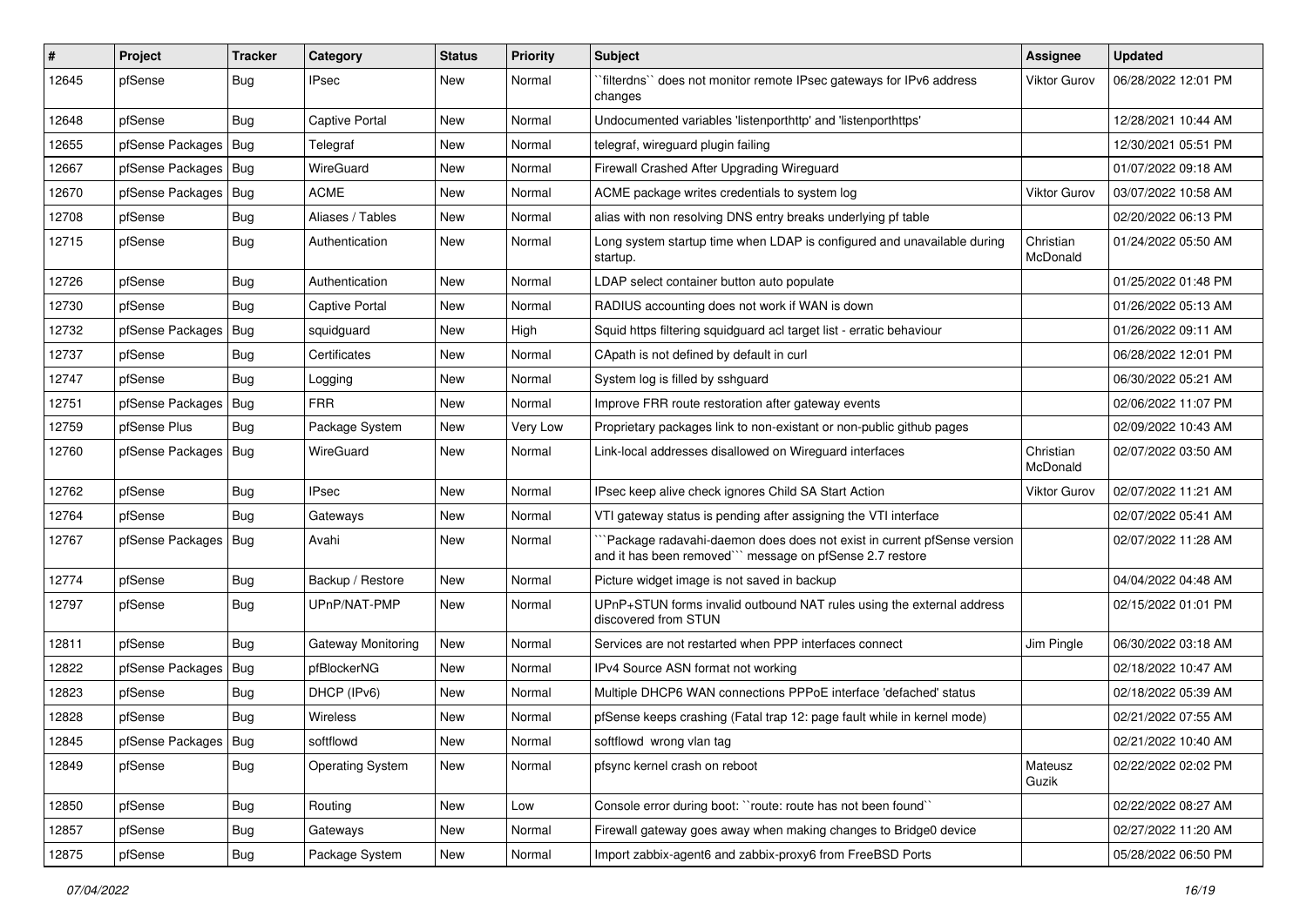| #     | Project                | <b>Tracker</b> | Category                                 | <b>Status</b> | <b>Priority</b> | <b>Subject</b>                                                                                                     | Assignee              | <b>Updated</b>      |
|-------|------------------------|----------------|------------------------------------------|---------------|-----------------|--------------------------------------------------------------------------------------------------------------------|-----------------------|---------------------|
| 12888 | pfSense                | Bug            | Rules / NAT                              | New           | Normal          | pfSense sends un-NATed packets during OpenVPN startup                                                              |                       | 03/01/2022 03:13 PM |
| 12894 | pfSense Plus           | Bug            | Certificates                             | New           | Low             | duplicating freshly created certificates through refreshing                                                        |                       | 03/03/2022 02:35 PM |
| 12899 | pfSense Packages       | Bug            | Suricata                                 | New           | Normal          | Suricata doesn't honor Pass List                                                                                   |                       | 03/04/2022 01:22 PM |
| 12905 | pfSense                | <b>Bug</b>     | Web Interface                            | New           | Normal          | Add VLAN Re-assignment to Import Interface Mismatch Wizard                                                         |                       | 03/07/2022 08:05 AM |
| 12916 | pfSense Packages       | Bug            | pfBlockerNG                              | <b>New</b>    | Normal          | pfBlockerNG-devel cron job does not trigger xmlrpc sync                                                            | <b>Viktor Gurov</b>   | 04/11/2022 12:55 PM |
| 12922 | pfSense                | <b>Bug</b>     | DHCP (IPv4)                              | New           | Normal          | Classless static routes received on DHCP WAN can override chosen default<br>gateway                                |                       | 03/28/2022 10:08 AM |
| 12924 | pfSense Packages       | <b>Bug</b>     | WireGuard                                | New           | Normal          | DNS Resolver WireGuard ACL Inconsistency                                                                           | Christian<br>McDonald | 04/10/2022 10:36 AM |
| 12927 | pfSense                | Bug            | OpenVPN                                  | <b>New</b>    | Normal          | OpenVPN with OCSP enabled allows connections with revoked certificates                                             |                       | 03/24/2022 08:22 AM |
| 12938 | pfSense                | Bug            | IPv6 Router<br>Advertisements<br>(RADVD) | New           | Normal          | MaxRtrAdvInterval would allow stale DNS servers to be deleted faster                                               |                       | 03/12/2022 09:37 AM |
| 12942 | pfSense                | Bug            | Gateways                                 | New           | Normal          | Code to kill states for old gateway when reconnecting an interface is<br>incorrect                                 | Jim Pingle            | 06/28/2022 12:01 PM |
| 12950 | pfSense                | <b>Bug</b>     | Routing                                  | <b>New</b>    | Normal          | OpenVPN as default gateway does not get set at boot time                                                           |                       | 04/09/2022 05:46 PM |
| 12960 | pfSense                | Bug            | Installer                                | New           | Normal          | VGA installer image defaults to serial console, serial console is default in<br>GUI settings                       |                       | 06/28/2022 12:01 PM |
| 12974 | pfSense Plus           | <b>Bug</b>     | Installer                                | <b>New</b>    | Normal          | Typing anything into 1100/2100 recovery installer causes process to stop                                           |                       | 06/05/2022 04:10 PM |
| 12982 | pfSense Packages   Bug |                | FreeRADIUS                               | New           | Normal          | FreeRadius RadReply table entries missing from pf                                                                  |                       | 06/19/2022 05:38 PM |
| 13000 | pfSense                | <b>Bug</b>     | <b>IPsec</b>                             | New           | Low             | IPsec AES-GCM encryption algorithm "Key Length" field should be labeled<br>"ICV Length"                            |                       | 03/30/2022 07:40 AM |
| 13003 | pfSense                | Bug            | Hardware / Drivers                       | <b>New</b>    | Normal          | Malicious Driver Detection event on ixl driver                                                                     |                       | 06/25/2022 05:00 PM |
| 13014 | pfSense                | Bug            | <b>IPsec</b>                             | New           | Normal          | Charon.vici can get in a bad state                                                                                 | Mateusz<br>Guzik      | 06/28/2022 12:01 PM |
| 13018 | pfSense Packages   Bug |                | pfBlockerNG                              | New           | Normal          | TLD and DNSBL Safesearch DOH conflict disables TLD block when<br>conflicting DOH FQDN is deselected or whitelisted |                       | 04/01/2022 05:59 PM |
| 13043 | pfSense Packages   Bug |                | WireGuard                                | New           | Normal          | OSPF over Wireguard interface doesn't populate neighbors after reboot                                              |                       | 04/11/2022 09:22 AM |
| 13045 | pfSense Packages   Bug |                | WireGuard                                | <b>New</b>    | Normal          | Firewall floating rules ignore WireGuard traffic                                                                   |                       | 04/11/2022 09:40 AM |
| 13046 | pfSense                | Bug            | Rules / NAT                              | New           | Normal          | Floating rule applied to IPv6 interface with a SLAAC DHCPv6 gateway<br>reports error on boot                       |                       | 04/11/2022 09:50 AM |
| 13051 | pfSense                | <b>Bug</b>     | Traffic Shaper (ALTQ)   New              |               | Normal          | Firewall traffic shaper by interface selection unknow                                                              |                       | 04/12/2022 07:03 AM |
| 13053 | pfSense Packages       | <b>Bug</b>     | <b>ACME</b>                              | New           | Normal          | LoopiaAPI error handling                                                                                           |                       | 05/05/2022 10:58 AM |
| 13067 | pfSense                | <b>Bug</b>     | <b>FilterDNS</b>                         | New           | Normal          | filterdns resolve interval is twice the intended value                                                             |                       | 04/17/2022 07:45 PM |
| 13068 | pfSense                | <b>Bug</b>     | Aliases / Tables                         | New           | Normal          | Error loading rules when URL Table IPs content is empty                                                            |                       | 04/17/2022 09:07 PM |
| 13073 | pfSense Packages   Bug |                | Squid                                    | New           | Normal          | ClamAV - clamd dies with high CPU load and thus the C-ICAP of<br>squid-reverse proxy causes http:500 errors        |                       | 04/19/2022 05:38 AM |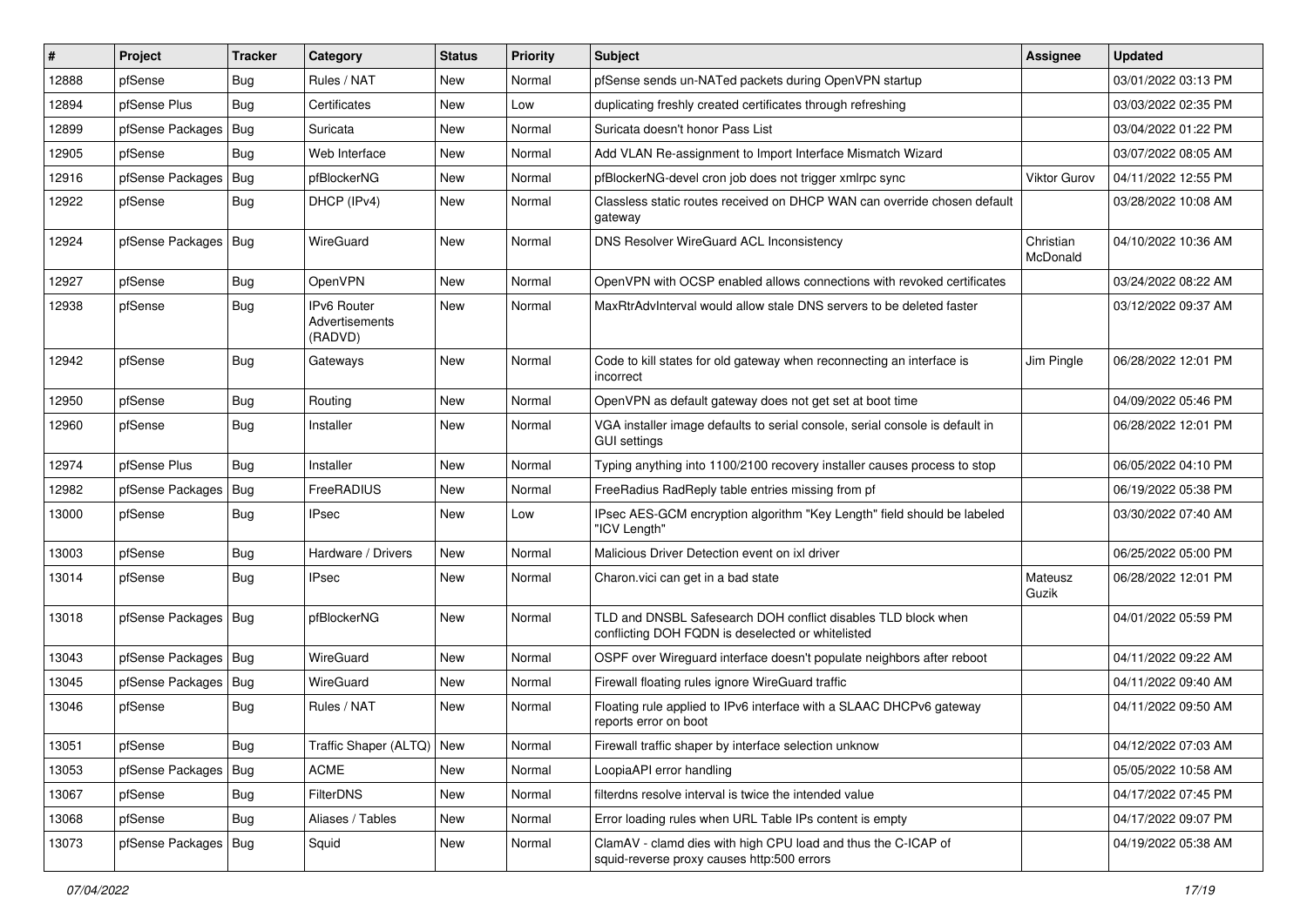| #     | Project          | <b>Tracker</b> | Category                 | <b>Status</b> | <b>Priority</b> | <b>Subject</b>                                                                                                                      | Assignee            | <b>Updated</b>      |
|-------|------------------|----------------|--------------------------|---------------|-----------------|-------------------------------------------------------------------------------------------------------------------------------------|---------------------|---------------------|
| 13074 | pfSense Plus     | Bug            | Cryptographic<br>Modules | New           | Normal          | AES-GCM with SafeXcel on Netgate 2100 causes MBUF overload                                                                          |                     | 06/12/2022 11:14 AM |
| 13076 | pfSense          | Bug            | Gateway Monitoring       | New           | Normal          | Marking a gateway as down does not affect IPsec entries using gateway<br>groups                                                     |                     | 06/28/2022 12:01 PM |
| 13087 | pfSense          | Bug            | <b>OpenVPN</b>           | New           | Normal          | OpenVPN Server: hide WINS servers list when netbios option is unchecked<br>while WINS servers is checked                            |                     | 04/22/2022 10:29 AM |
| 13088 | pfSense          | Bug            | <b>OpenVPN</b>           | <b>New</b>    | Normal          | OpenVPN Client Overrides: properly hide/show form fields                                                                            | Jim Pingle          | 06/08/2022 09:15 AM |
| 13089 | pfSense          | <b>Bug</b>     | OpenVPN                  | New           | Normal          | OpenVPN: fix some netbios options were preserved even if teh Netbios<br>option was unchecked                                        | Jim Pingle          | 04/22/2022 11:06 AM |
| 13090 | pfSense          | <b>Bug</b>     | <b>OpenVPN</b>           | <b>New</b>    | Normal          | OpenVPN: do not use legacy deprecated netbios settings                                                                              | Jim Pingle          | 04/22/2022 11:19 AM |
| 13102 | pfSense          | <b>Bug</b>     | <b>IPsec</b>             | <b>New</b>    | Normal          | Deleting an IPSec tunnel doesn't destroy the SA (SADs/SPDs), causes<br>crash in status ipsec.php                                    | <b>Viktor Gurov</b> | 06/28/2022 12:01 PM |
| 13110 | pfSense          | Bug            | CARP                     | <b>New</b>    | Very Low        | changing CARP VIP address does not update outbound NAT interface IP                                                                 |                     | 05/03/2022 02:52 PM |
| 13128 | pfSense Packages | Bug            | Zabbix                   | New           | Normal          | Zabbix Agent 6: HA Server Setup                                                                                                     |                     | 05/05/2022 01:55 AM |
| 13132 | pfSense          | Bug            | Backup / Restore         | New           | Normal          | Two SSHDATA Sections in Restored Config Breaks Unit                                                                                 | Jim Pingle          | 06/29/2022 07:53 AM |
| 13141 | pfSense Packages | Bug            | squidguard               | <b>New</b>    | Normal          | wrong page squidguard block                                                                                                         |                     | 05/09/2022 05:33 PM |
| 13144 | pfSense          | <b>Bug</b>     | Rules / NAT              | <b>New</b>    | Very Low        | Firewall rule entries can get out of sync when entries are deleted while other<br>administrators are editing entries simultaneously |                     | 05/10/2022 07:26 AM |
| 13158 | pfSense          | Bug            | Web Interface            | <b>New</b>    | Normal          | Input validation error when applying limiter changes                                                                                |                     | 05/14/2022 05:32 PM |
| 13167 | pfSense          | Bug            | <b>Dynamic DNS</b>       | <b>New</b>    | Normal          | phpDynDNS: DigitalOcean ddns update fails (bad request, invalid character<br>'-' in request id)                                     |                     | 06/16/2022 09:30 PM |
| 13180 | pfSense Packages | Bug            | pfBlockerNG              | <b>New</b>    | High            | High CPU Utilization with pfb filter Usince PfBlockerNG update to devel<br>3.1.04                                                   |                     | 06/14/2022 08:00 AM |
| 13194 | pfSense Packages | Bug            | pfBlockerNG              | <b>New</b>    | Normal          | Remove dead Malc0de feed                                                                                                            |                     | 05/23/2022 05:16 AM |
| 13202 | pfSense Packages | Bug            | pfBlockerNG              | New           | Normal          | Missing Protocols on IP Feed Groups Advanced Inbound/Outbound Firewall<br>Rule settings                                             |                     | 05/23/2022 08:58 AM |
| 13206 | pfSense Plus     | <b>Bug</b>     | Hardware / Drivers       | New           | Normal          | SG-3100 LED GPIO hangs                                                                                                              |                     | 06/11/2022 07:01 PM |
| 13209 | pfSense Packages | Bug            | pfBlockerNG              | New           | Low             | Parsing Filter log by pfBlockerNG creates IP Block log with<br>Source/Destination mixed up or wrong Direcion                        | <b>Viktor Gurov</b> | 05/25/2022 03:50 AM |
| 13217 | pfSense          | Bug            | DHCP (IPv4)              | New           | Normal          | dholient using default pid file location which does not exist                                                                       | <b>Viktor Gurov</b> | 05/26/2022 08:09 AM |
| 13222 | pfSense          | <b>Bug</b>     | UPnP/NAT-PMP             | New           | Normal          | CARP IP does not listen for NAT-PMP packets                                                                                         |                     | 05/26/2022 02:28 PM |
| 13224 | pfSense          | <b>Bug</b>     | Notifications            | New           | Normal          | Email notification flood when UPS (NUT) and WAN send notifications                                                                  |                     | 05/27/2022 01:58 AM |
| 13225 | pfSense          | Bug            | Interfaces               | New           | Normal          | Bridges with QinQ interfaces not properly set up at boot                                                                            | <b>Viktor Gurov</b> | 06/28/2022 12:01 PM |
| 13228 | pfSense          | <b>Bug</b>     | Interfaces               | New           | Normal          | Recovering interface gateway may not be added back into gateway groups<br>and rules when expected                                   | Jim Pingle          | 06/29/2022 04:31 PM |
| 13237 | pfSense          | <b>Bug</b>     | DHCP (IPv6)              | New           | Normal          | dhcp6c script cannot be executed safely                                                                                             |                     | 06/01/2022 11:20 AM |